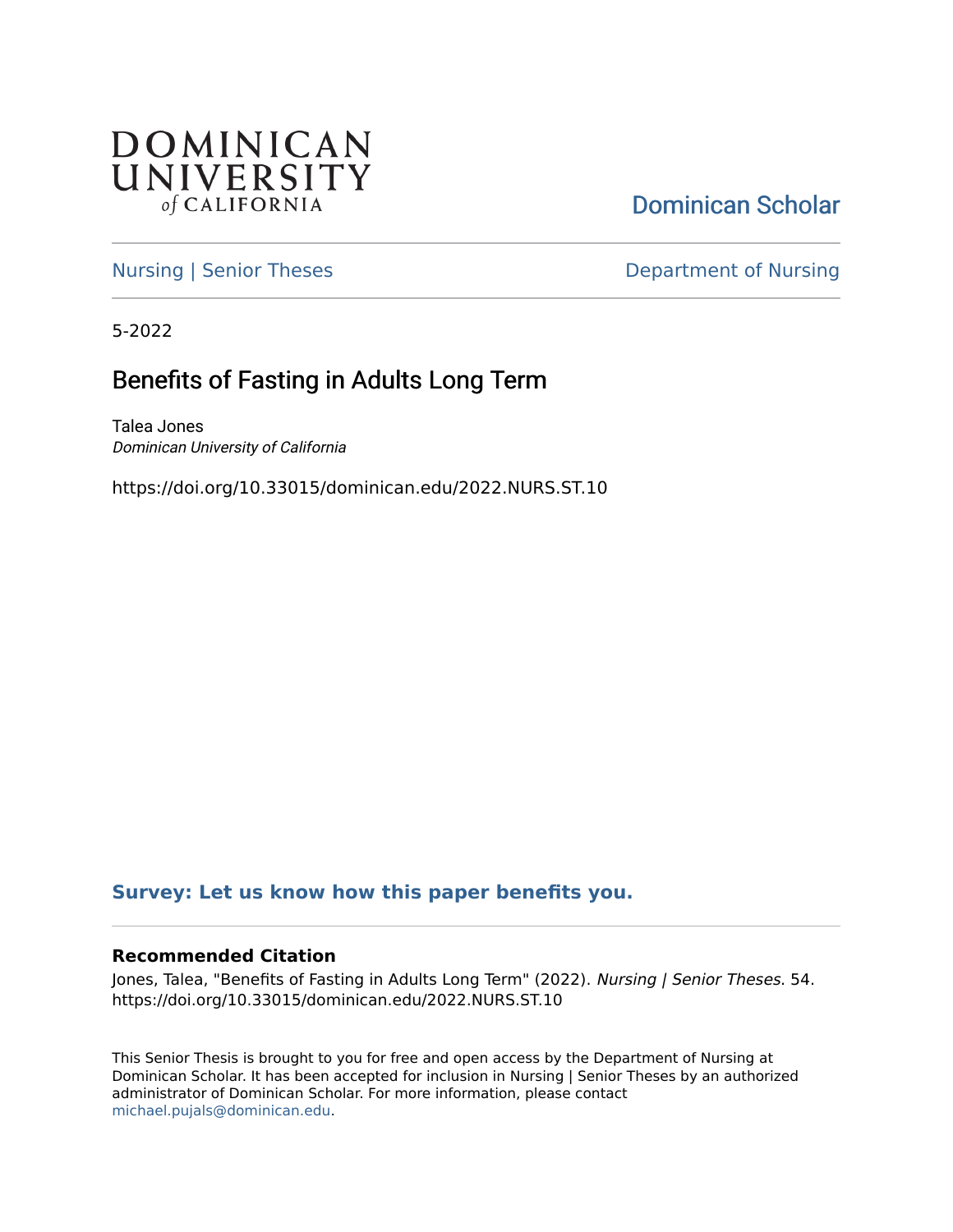Running head: Benefits of Fasting in Adults Long term

## **Benefits of Fasting to Help Reduce Blood Pressure/Sugar in Adults Long Term**

Talea Jones

Dominican University of California

Thesis Advisor: Dr. Patricia Harris

December 10th, 2021

# **Author Note**

<span id="page-1-0"></span>I dedicate this paper to Dr. Harris, who guided me through this process and gave me the best insight. I also dedicate this to my Father (Lee Jones Sr.) , Mother (Claudia Jones) and Brother (Lee Jones Jr.) for believing in me and always supporting me in my studies. I wouldn't be where I am today without the love and support my family has given me.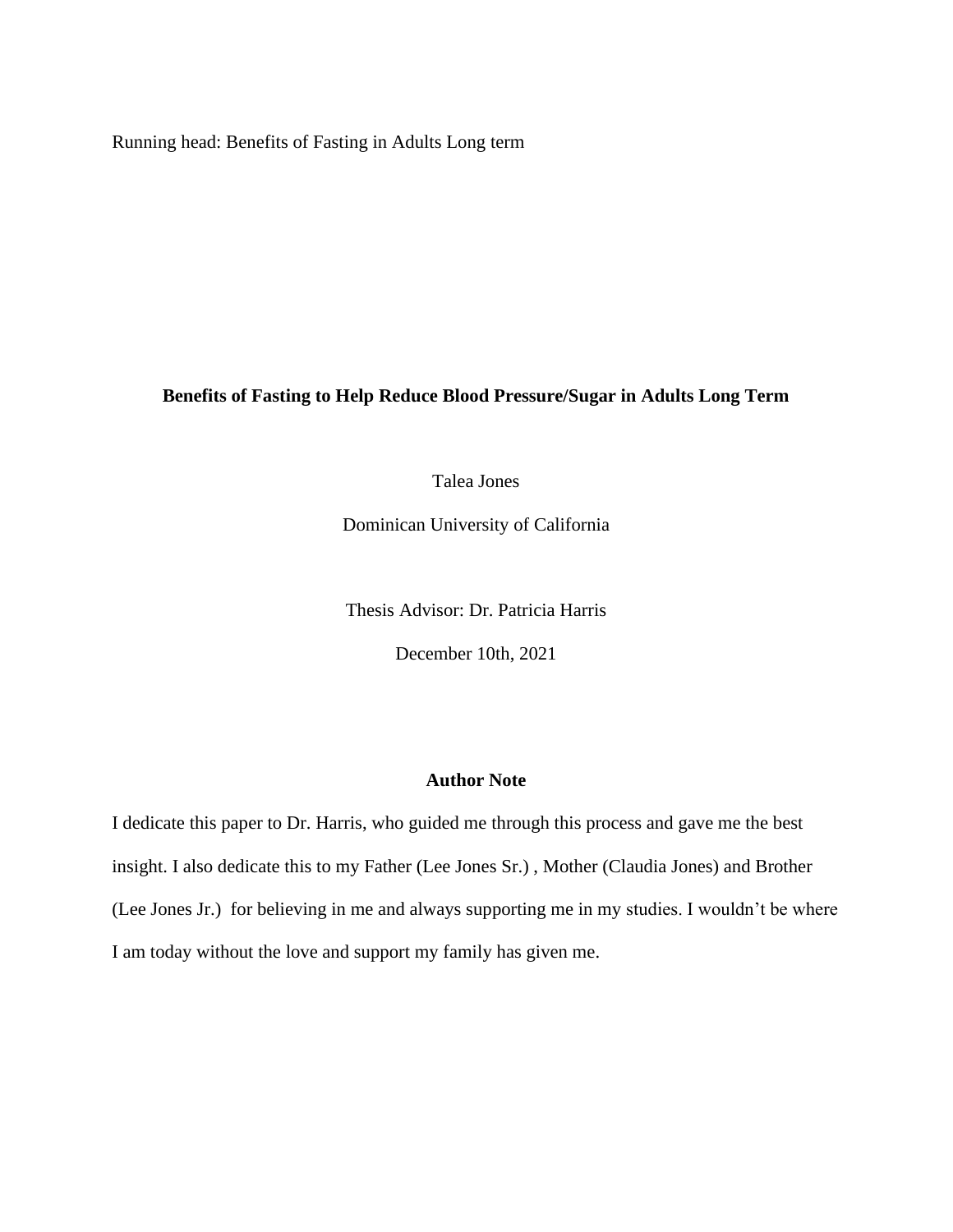#### **Abstract**

<span id="page-2-0"></span>In nursing education, we are often taught that through diet, exercise and medications one is able to live a healthy life. Fasting is not a subject that readily comes to mind as a way to prevent chronic illnesses from occurring. However, for years, cultures have used fasting as a way to replenish themselves and to clean themselves as if they were new beings. Nursing education does not highlight the process of fasting in any way close to the extent that medications are prescribed to control illnesses.

There are many types of fasting that are used in the United States. Fasting is not a new topic but is not talked about enough in the healthcare field. If one is able to show concise, relevant, up-to-date evidence that fasting can lead to substantial improvement in well-being and health then that has the potential to change society. There could be less stress in society when it comes to having to pay for medications or surgeries that occur as a result of chronic illnesses. Ultimately, fasting has the potential to create a healthier society. It is imperative that alternate methods of controlling chronic illnesses are studied to ensure that the health of our society is promoted.

If society continues to use the same techniques that do not fully work, the result likely will be an endless cycle of backsliding. However, if different methods are used, it could be a game-changer for the fields of medicine and nursing. The future is changing and it could very well start with fasting.

This thesis contains a review of the research literature related to fasting and a proposal for further study.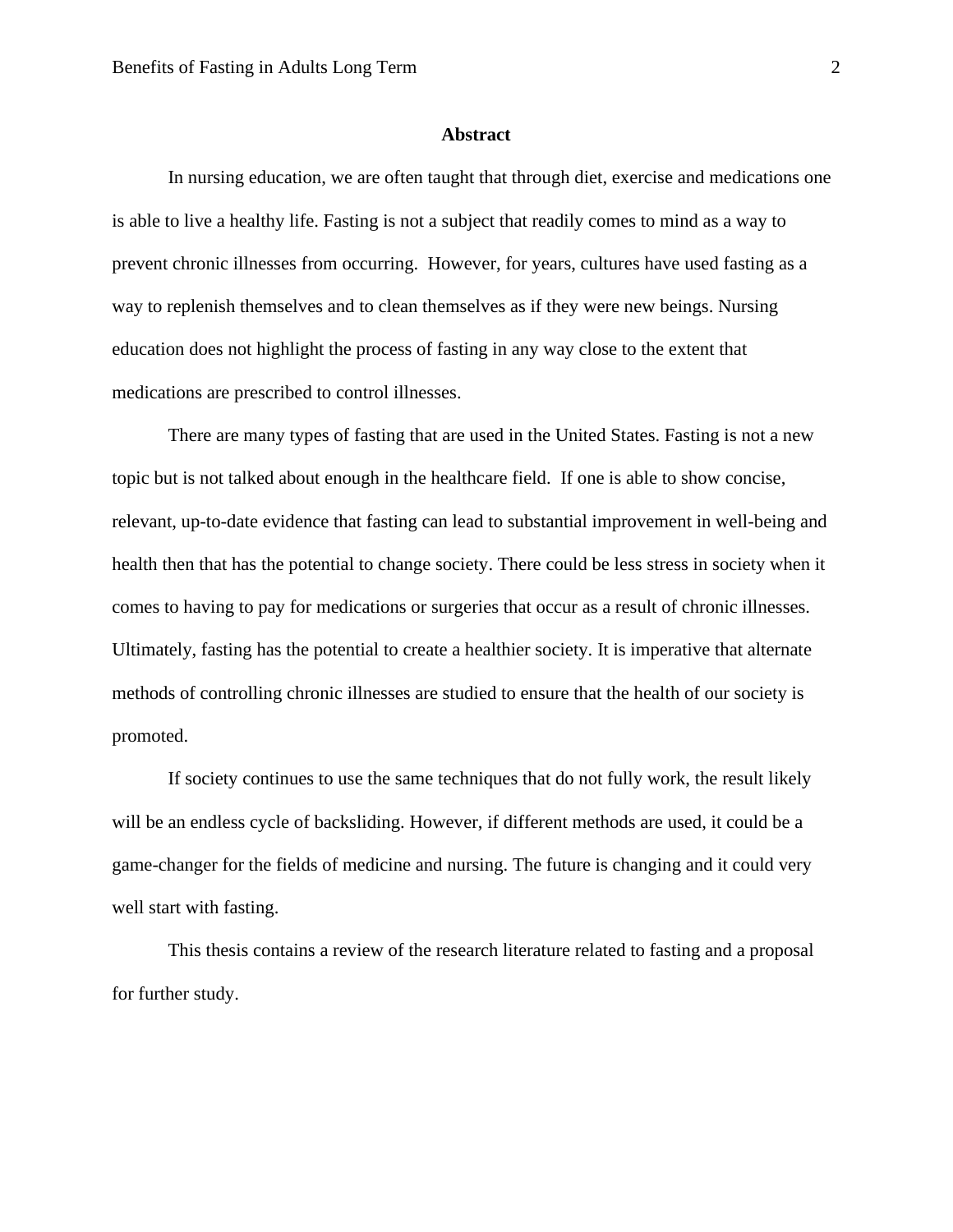# **Table of Contents**

| <b>Author Note</b>                  | 1                                      |
|-------------------------------------|----------------------------------------|
| <b>Abstract</b><br>$\boldsymbol{4}$ | <b>2Introduction/problem Statement</b> |
| <b>Research Question</b>            | 5                                      |
| <b>Literature Review</b>            | 5                                      |
| <b>Conclusion</b>                   | 13                                     |
| <b>Theoretical Framework</b>        | 14                                     |
| <b>Proposed Study</b>               | 16                                     |
| <b>References</b>                   | 21                                     |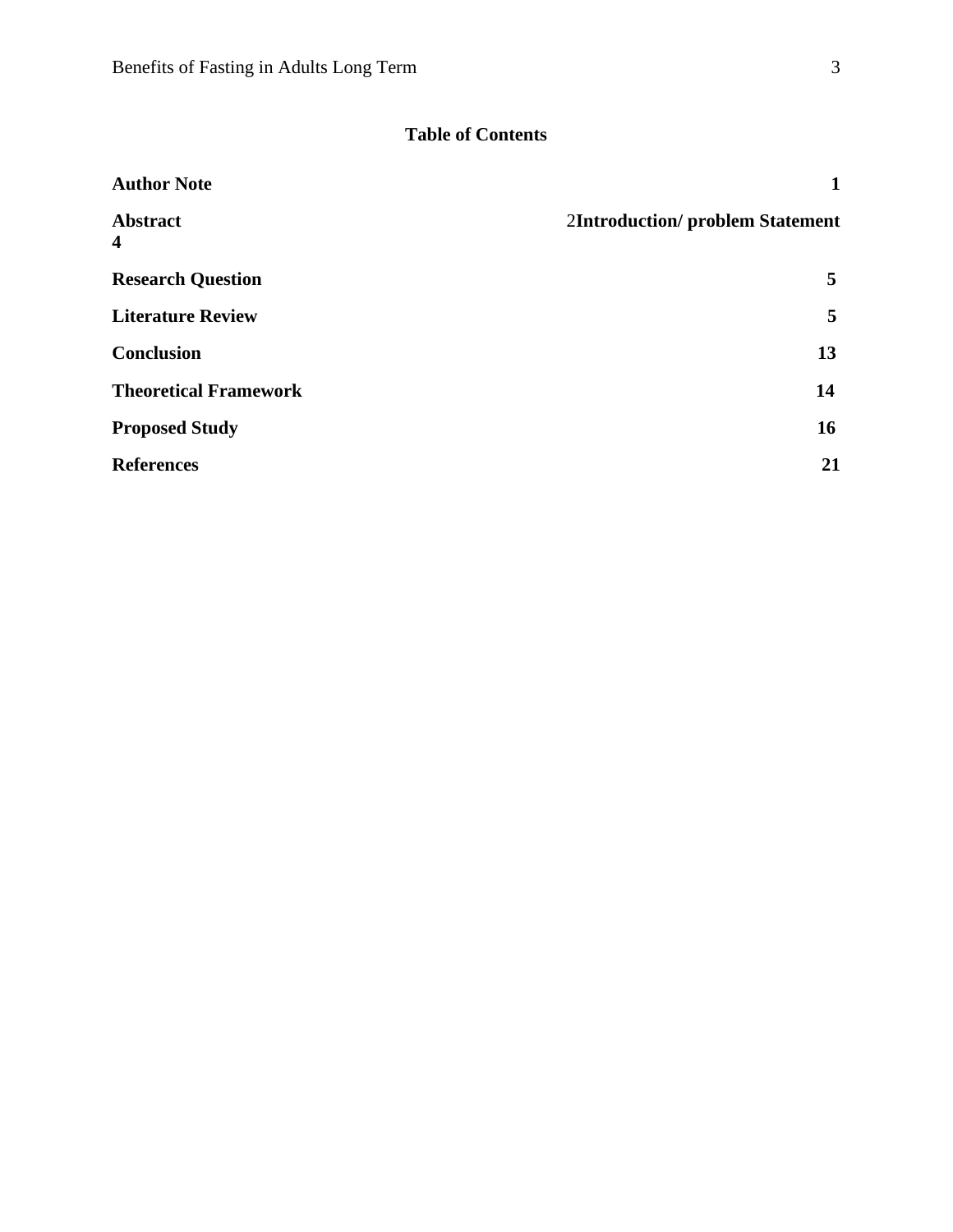#### **Introduction** /**Problem Statement**

According to the United States Centers for Disease Control (CDC), "Nearly half of the adults in the United States have hypertension defined as systolic pressure greater than or equal to 130 mmHg and diastolic pressure greater than or equal to 80 mmHg" (CDC, 2021 para.1). Also, according to the CDC, "10.5 % of the U.S. population has diabetes." Prediabetes is defined as " a fasting blood glucose level 100 to 125 mg/dl" (CDC, 2021 para. 1). Meanwhile, Diabetes is defined as "A fasting blood glucose level of 126 mg/dl or higher" (CDC, 2021 para. 1). These are two major issues that are impacting society every day. In Nursing Education, nurses are taught ways to prevent both hypertension and adults is through diet and exercise. However, the rate of diabetes and high blood pressure is still an ongoing issue that people are facing. New methods of prevention are needed in order for the future of society to improve. Changes must be made in order for progress to be made.

Fasting is not a new concept. In fact, is has been used in specific cultures for decades such as seen in Christianity and Muslim religions. Ramadan is a fasting that occurs from the hours of sunrise to sunset for 30 days. Ramadan Fasting requires the abstinence of food and water during these hours. Scientists in 2018 made a discovery where they learnt that fasting "can regenerate an entire immune system" in as little as three days (study by Valter Longo at the University of Southern California, Leonard Davis School). At the University of Southern California, scientists found through a six month study a process that essentially starving the body for a brief period of time kicked stem cells into producing white blood cells , which are essential in fighting off infections. If fasting is able to regenerate stem cells, what else can it do for the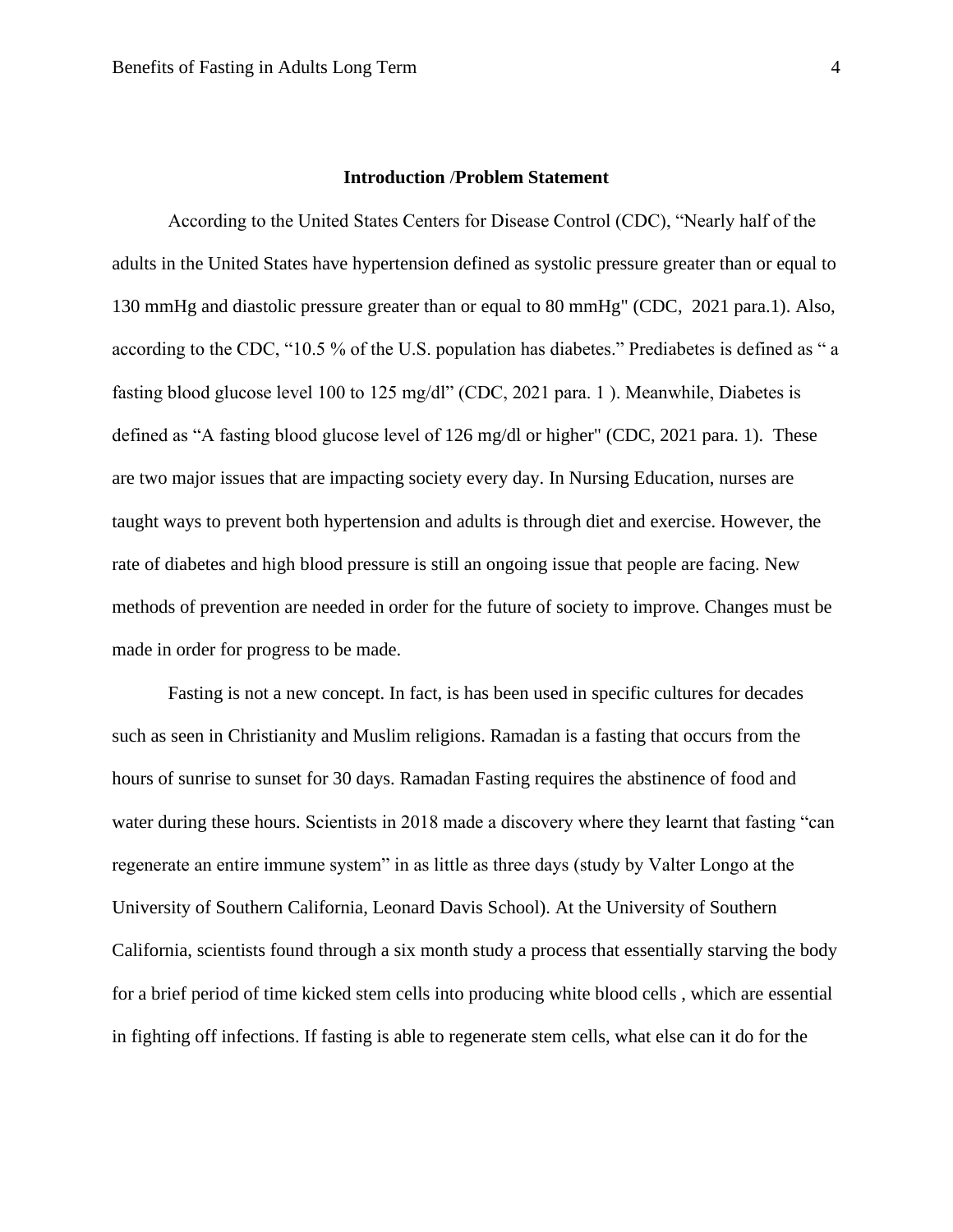human body? This paper will explore the effects of fasting in blood glucose and blood pressure management which are two illnesses that are impacting a large portion of America today.

#### **Research Question**

What Kind of Fasting, if any, could lead to a healthier lifestyle including long-term reduction of blood glucose and reversal of hypertension in adults?

#### **Literature Review**

This literature review was explored using the database, UpToDate, through the Dominican University of CA library. Articles were also found through Pubmed.gov. Six research articles outlining studies to show effects of fasting on either blood sugar or Blood pressure were found and used to create the literature review of this paper. A combination of keywords used in the search for research include: fasting; blood pressure; blood glucose; chronic illness. All articles used demonstrate that effects fasting has on blood glucose and blood pressure parameters.

The literature review of this paper will be divided into four sections: The first section investigated effects of "Daily Caloric Deficit," the second section investigated effects "Intermittent Fasting," the third section looked at "Alternate Day Fasting," and the fourth section compared "Daily Calorie Deficit Vs Alternate Day Fasting."

#### **Daily Caloric Deficit**

In the study, "Effects of intensive dietetic interventions on weight and glycemic control in overweight men with type II diabetes: a randomized trial", the aim was to "investigate the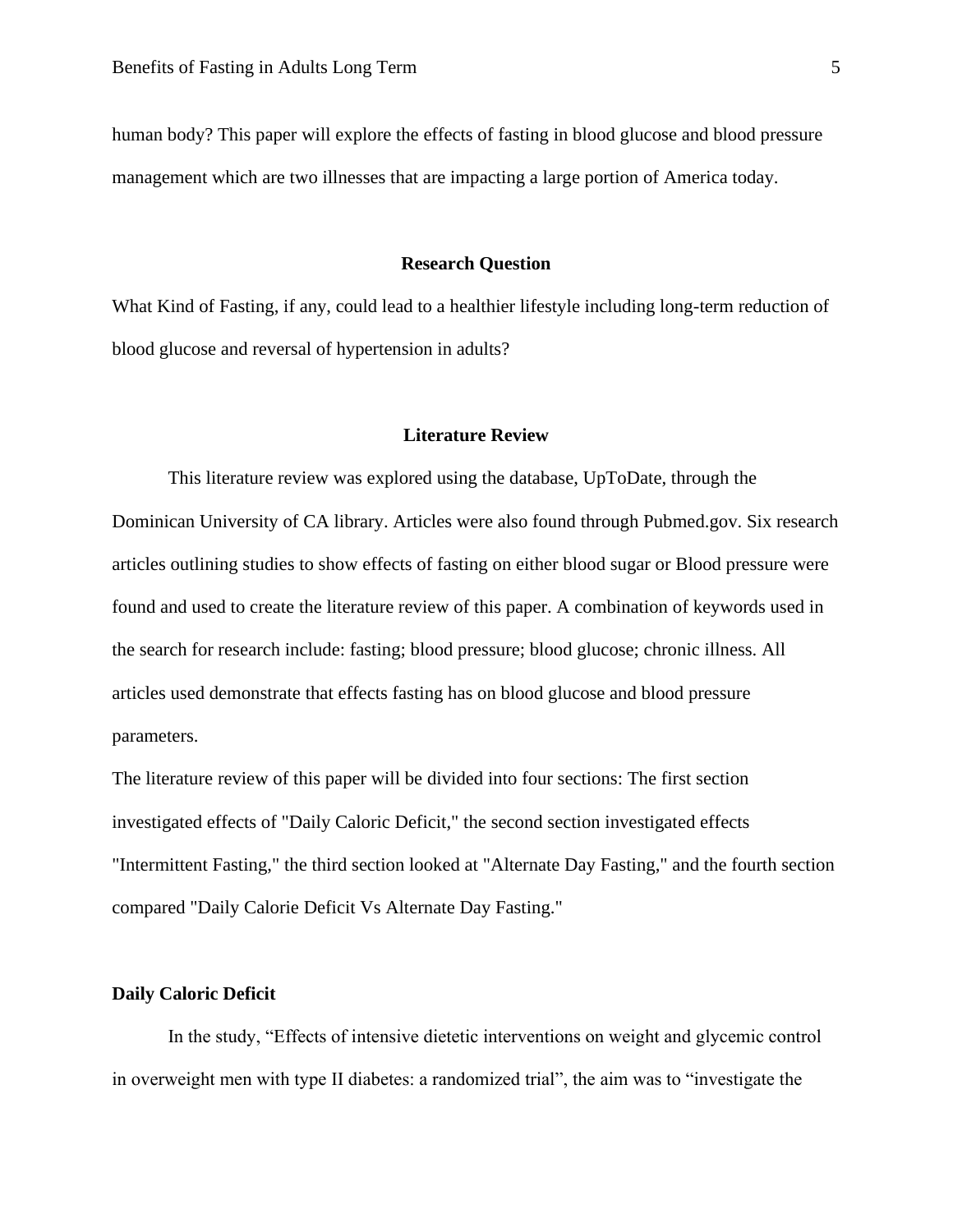effectiveness of methods for dietary prescriptions on glycemic control and weight management in overweight men with type II diabetes" (Ash et al , 2003 p. 798). The study conducted was a randomized clinical trial that took place within 12 weeks. The participants were randomized and underwent a two-week clinical dietary stabilization prior to the study. This study falls under the category of daily caloric deficit since participants were divided into three groups and all the diets were isocaloric averaging 6000-700 kj/day (1400-1700 Kcal/day). The three categories consisted of "Intermittent energy restriction, pre-portioned meals, and self-selected meals". (Ash et al, 2003 p.799). The study consisted of 51 men with type 2 diabetes and featured a mean average of 54 years old. The population was recruited through newspaper advertisements. The mean body index was 71.7 kgm2. Weight, waist circumference, Glycaemic control and blood lipids were measured in this study. Results for this study showed that there was a significant mean reduction in HbA1C of 1.0±1.4 % after 12 weeks (Ash et al, 2003 p. 800). Also, "triglyceride levels significantly reduced by  $0.3 \pm 0.6$  mmol/l at the end of the intervention" (Ash et al, 2003 p. 801 ). The study showed that there was a positive effect on glycemic control within the moderate caloric restriction that took place within the 12 weeks. Limitations of this study included results after the follow-up. There was an 18-week follow-up where clinical outcomes were measured. The HBA1C was similar to baseline levels after the 18 weeks which suggests that more research needs to be conducted in order for these results to be explained. Another limitation was that the subjects were not informed about the follow-up and therefore some of the subjects were unable to be contacted for the follow up.

The Study "Blood Pressure Changes in 1610 subjects with and without Antihypertensive Medication During Long-Term Fasting", Grundler et.al (2020) aimed to study daily blood pressure changes during fasting periods ranging from 4 to 41 days. There was a cohort of 1610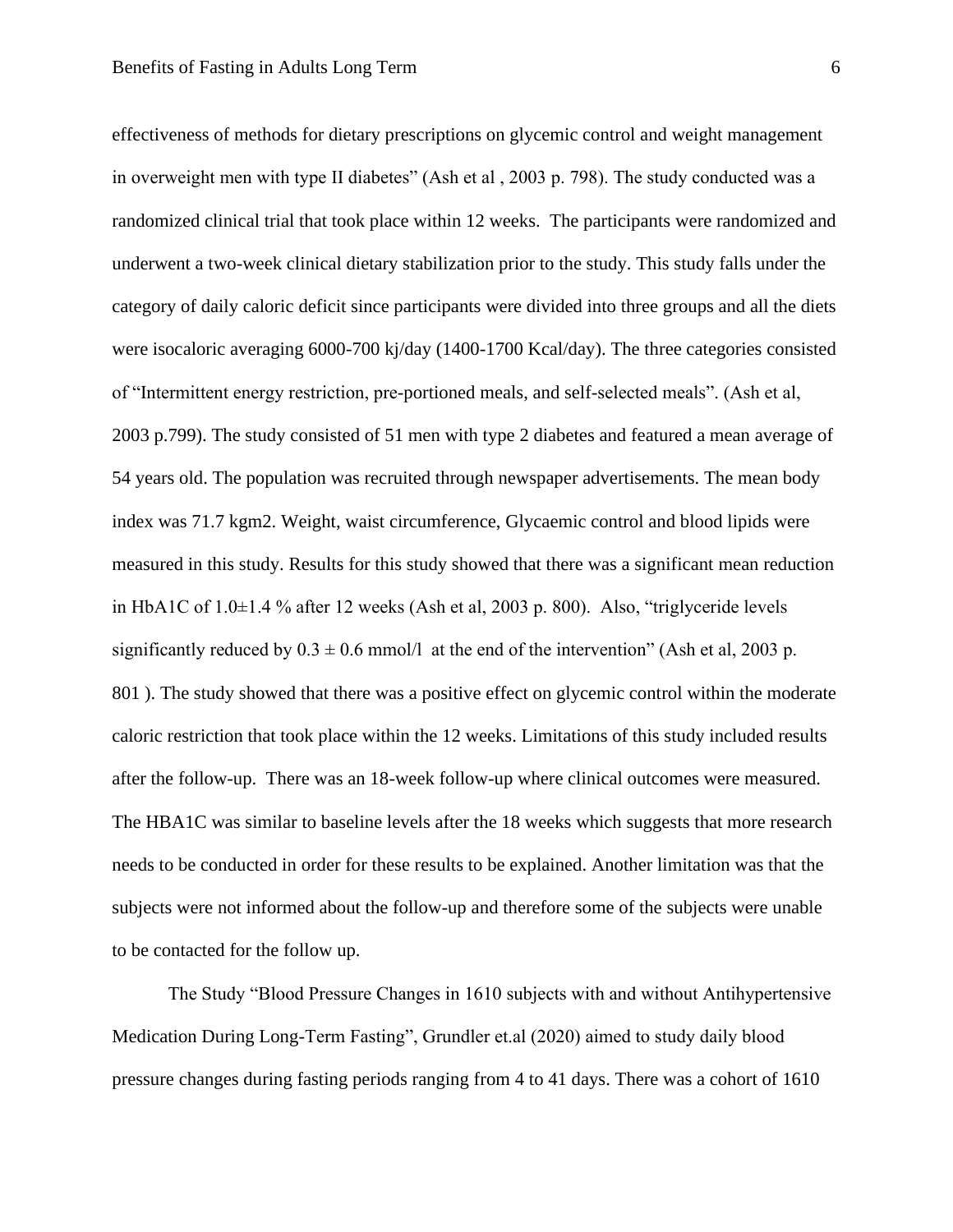subjects and 377 consisted of hypertensive medicated individuals. The age range was between 18-99 years. The minimal fasting period was four days and the subjects were obligated to stay at the BWC during the period of restriction. This study falls in the category of daily caloric deficit because of 250 Kcal daily intake the subjects completed. During the fasting period, weight and stress were documented and a well-being index was given. Subjects were divided into three groups: normotensive non medicated (BP less than 140.90 mmhg), HTNM( BP greater than or equal to 140/90 mmhg) , and HTM, either normotensive or still hypertensive. Daily supervision from nurses were conducted and BP /Pulse were measured by trained nurses every morning between 7 am and 9 am. Subjects also reported daily well-being under nurse supervision. Baseline blood samples were collected at the start of the stay and statistical analysis was "performed using R on a Macbook Pro" (Grundler; et al 2020, p. 2). Results showed that BP mean values decreased from "  $126.2 \pm 18.6/81 \pm 11.0$  to  $119.7 \pm 15.9/77.6 \pm 9.8$  mmhg" (Grundler; et al 2020 p. 8). Also, in the normotensive group, " BP decreased moderately by 3.0/1.9 mmhg". (Grundler; et al 2020 p. 8). This study showed that " decrease in BP was larger in subjects who fasted longer" (Grundler; et al 2020, p. 8), which is exactly what the goal intended. Conclusions drawn from this study included long term- fasting tends to decrease blood pressure. This study strengths include being able to show that Long term fasting is a safe and tolerable method to normalize blood pressure. This study however had limitations including only checking blood pressure once a day and having a low follow up response. This study was able to lay the foundation for fasting and provide a plan for more research.

#### **Intermittent Fasting**

The next study, " Early Time- Restricted feeding Improves Insulin Sensitivity, Blood Pressure, and Oxidative Stress Even without Weight loss in Men with Prediabetes" by Sutton, Beyl, Early,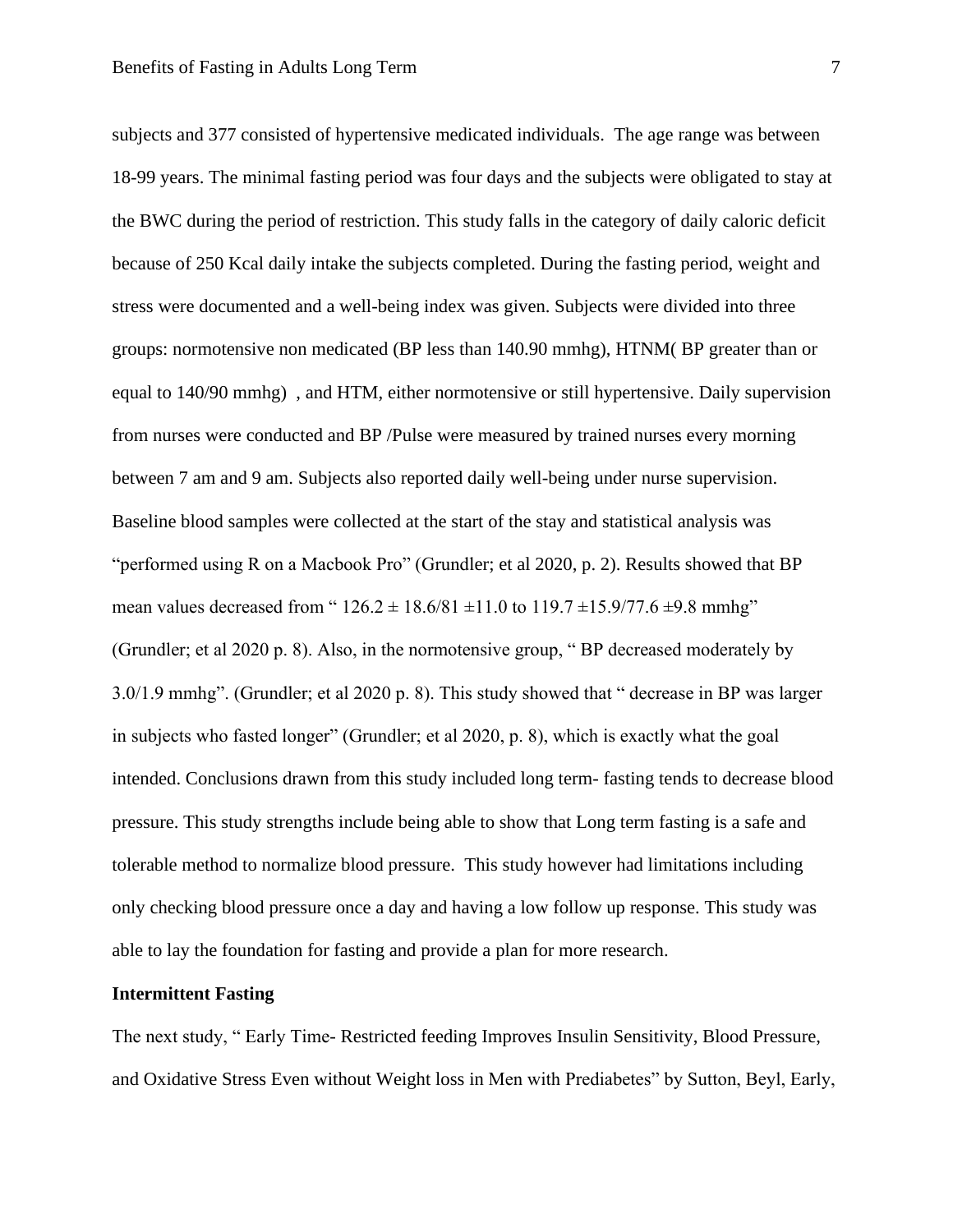Cefalu, Ratuvissin and Peterson (2018) aimed to determine whether "eTRF can improve cardiometabolic health and if Intermittent fasting can have benefits independent of weight loss and food intake" (Sutton; et al 2018 p. 1212). The study consisted of a "five week randomized, crossover, isocaloric, and eucaloric controlled feeding trial testing eTRF in men with diabetes". (Sutton; et al 2018 p. 1213). The eTRF Schedule consisted of a six-hour daily eating period, with dinner before 15:00. This would be classified under Intermittent fasting because subjects are given a time frame when they are allowed to eat. There was also a control schedule consisting of a 12-hour eating period. Participants selected a "habitual time between 6:30 and 8:30 hr to start eating breakfast every day, and lunch and dinner were timed accordingly". (Sutton; et al 2018 p. 1213) . 130 men were screened and 18 of those had both elevated HBa1C levels and impaired glucose tolerance indicative of prediabetes. No serious adverse events occurred and compliance to required meal times was "98.2%  $\pm$ 2.9 %" (Sutton; et al 2018 p. 1214). Results showed that "Mean glucose levels were unchanged however eTRF did affect insulin levels by  $3.4 \pm 1.6$  mU/L and decreased insulin levels at t=60 min and 90 min post-load" (Sutton; et al 2018 p. 1214). The study also found that "5 weeks of eTRF lowered morning levels of systolic and diastolic blood pressure by  $11 \pm 4$  mmhg ( p-0.03) and  $10 \pm 4$  mmhg ( P = 0.03)" ( Sutton ; et al 2018 p. 1216).The strengths of this study were that they were able to prove that insulin levels and blood pressure improved in as little as five weeks of intermittent fasting. Limitations of this study included a small sample size of 8 men. In order for this study to be reliable, a larger sample size must be tested including both genders. Another limitation to this study was that prior to testing they did not match the fasting duration which "may have underestimated the improvements in insulin sensitivity and also likely explains the increase in triglycerides and total cholesterol" ( Sutton ; et al 2018 p. 1218). Another limitation was that they did not measure blood glucose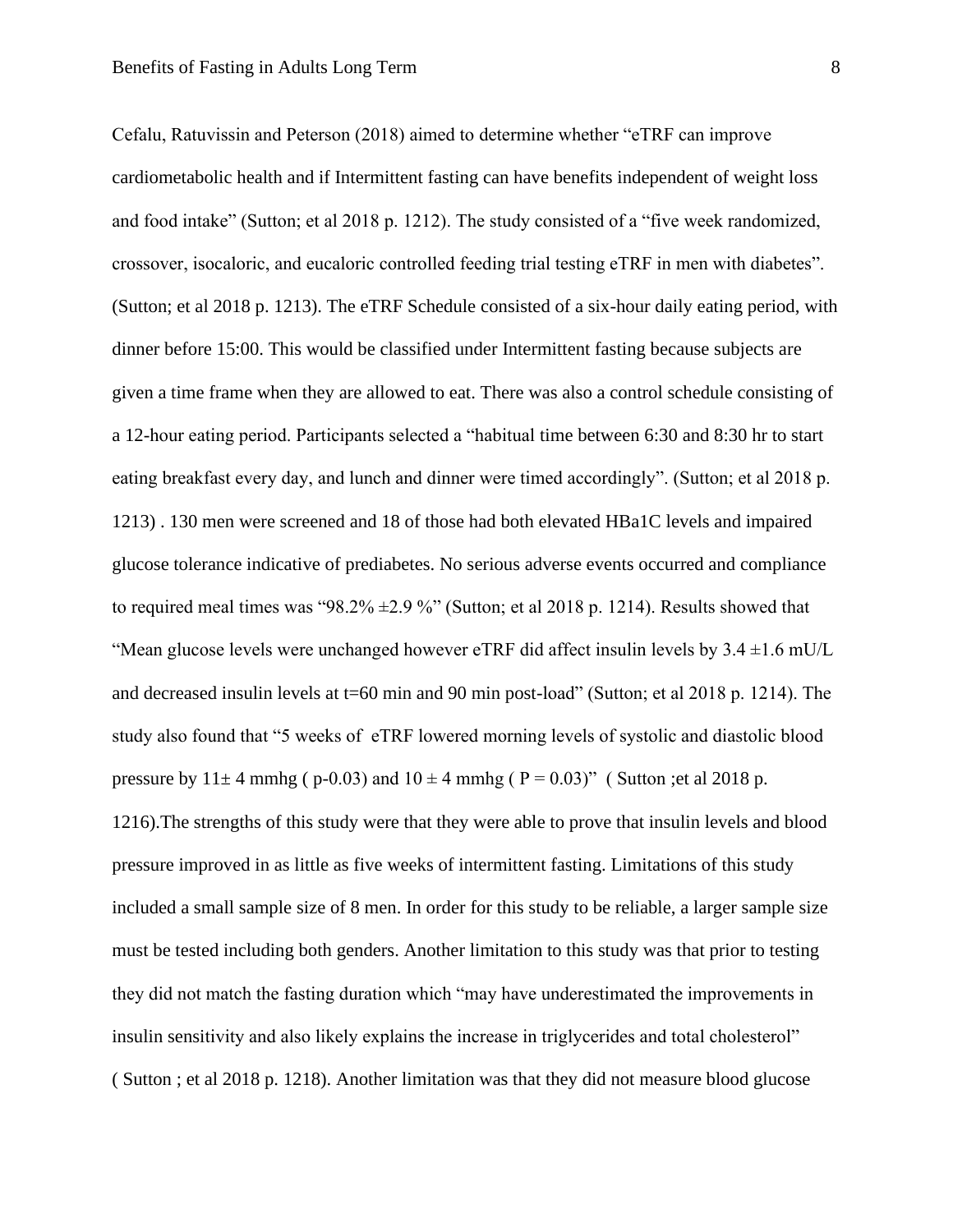and blood pressure values within a 24 hour period. Instead, they measured these values in the morning which could overestimate the results.

#### **Alternate Day Fasting**

The next study "Alternate day fasting and endurance exercise combine to reduce body weight and favorably alter plasma lipids on obese humans'' examined whether "alternate day fasting plus exercise produces changes in lipid levels and body composition" (Bhutani S; et al 2013, p.1370 ) . The study defined alternate day fasting as " Participants consumed 25 % of their baseline energy needs on the "fast day" (24 h) and consumed food ad libitum on each feed day ( 24 h)" (Bhutani S; et al 2013, p. 1371 ). All of the fast meals were prepared in the kitchen of the Human Nutrition Research unit. Participants were encouraged to drink plenty of water and were permitted to consume calorie-free foods on days of the fast.Examples of calorie-free foods included black coffee, tea and sugar-free gum. The study consisted of 64 obese subjects who were randomized into four groups. The four groups consisted of: 1) combination of ADF and exercise; 2) ADF: 3) Exercise; and 4) control. The participants were recruited from University of Illinois through advertisement of flyers. 64 participants were eligible according to BMI and preliminary questionnaire. BMI had to be between 30 and 39.9 kg.m^2. Weight also had to be stable three months prior to the study. No history of cardiovascular disease and nondiabetic participants were eligible. Peri-menopausal women were "excluded from the study and the study was approved by the Office for the Protection of Research Subjects at University of Illinois" (Bhutani et al, 2013 p. 1370).

This was a 12-week study and subjects were instructed to eat only the food that was provided and to report any extra food item consumed in a log. Blood collection protocol was "twelve-hour fasting blood samples between 6 am and 10 am" (Bhutani S; et al 2013 p. 1370 )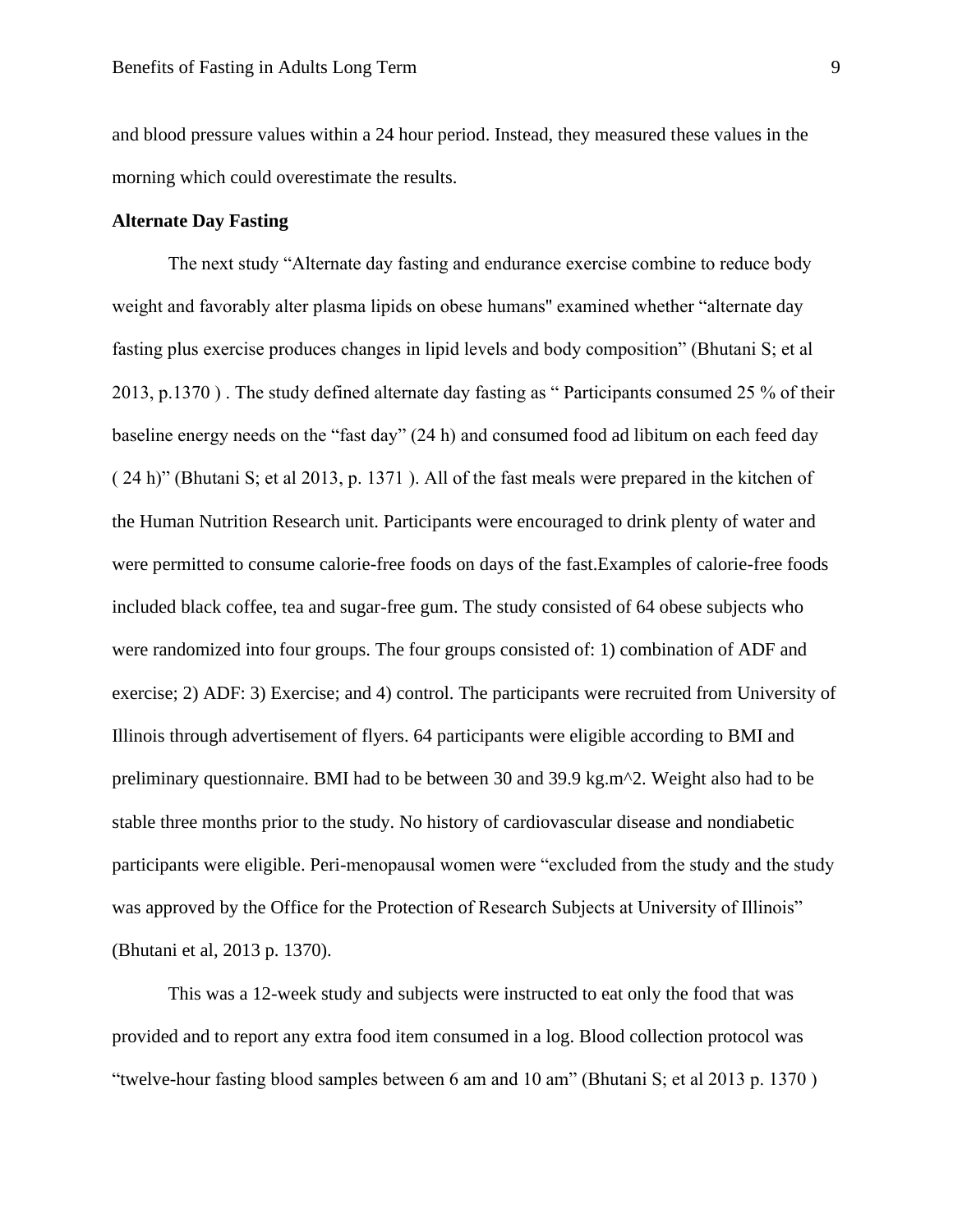Blood pressure and heart rate were measured using a digital automatic blood pressure/heart rate monitor" (Bhutani S; et al 2013 p. 1371). Insulin resistance was "calculated using the HOMA method and fasting plasma glucose measurements were measured using hexokinase reagent kit"(Bhutani S; et al 2013 p. 1372).

LDL and HDL particle size were measured using "linear polyacrylamide gel electrophoresis" (Bhutani S; et al 2013 p. 1370) and results were presented as mean ±SEM. Results showed that "LDL cholesterol decreased and HDL cholesterol increased in the combination group only"(Bhutani S; et al 2013 p. 1370). Another key finding was that " systolic and diastolic blood pressure was reduced (  $P<0.05$ ) in the ADF group only by 3  $\pm$  1 % and 2  $\pm$ 2 %, respectively" (Bhutani S; et al 2013 p. 1371).

In conclusion, these findings suggest that ADF plus exercise results in lipid altering effects than that of each intervention alone. Another conclusion that can be drawn from these results include the "combination of fasting and exercise may be used to help obese individuals lower their risk of CHD" (Bhutani S; et al 2013 p. 1372). These findings help determine the positive impact fasting has on the cardiovascular system. However, Limitations in this study include the short trial duration of 12 weeks. Another major limitation includes only selecting individuals from University of Illinois. In order for this study to be generalizable, a much more diverse population needs to be included. However, this study can be used to set the platform for fasting as a method of intervention for blood pressure management.

Another study that falls under the category of alternate day fasting is "Effects of Modified alternate-day fasting diet on weight loss and CAD risk factors in overweight and obese women" by Samira Eshghinia and Fatemeh Mohammadzadeh (2013). In this study, the aim was to investigate the impact ADF had on lowering cardiovascular risk factors and facilitating weight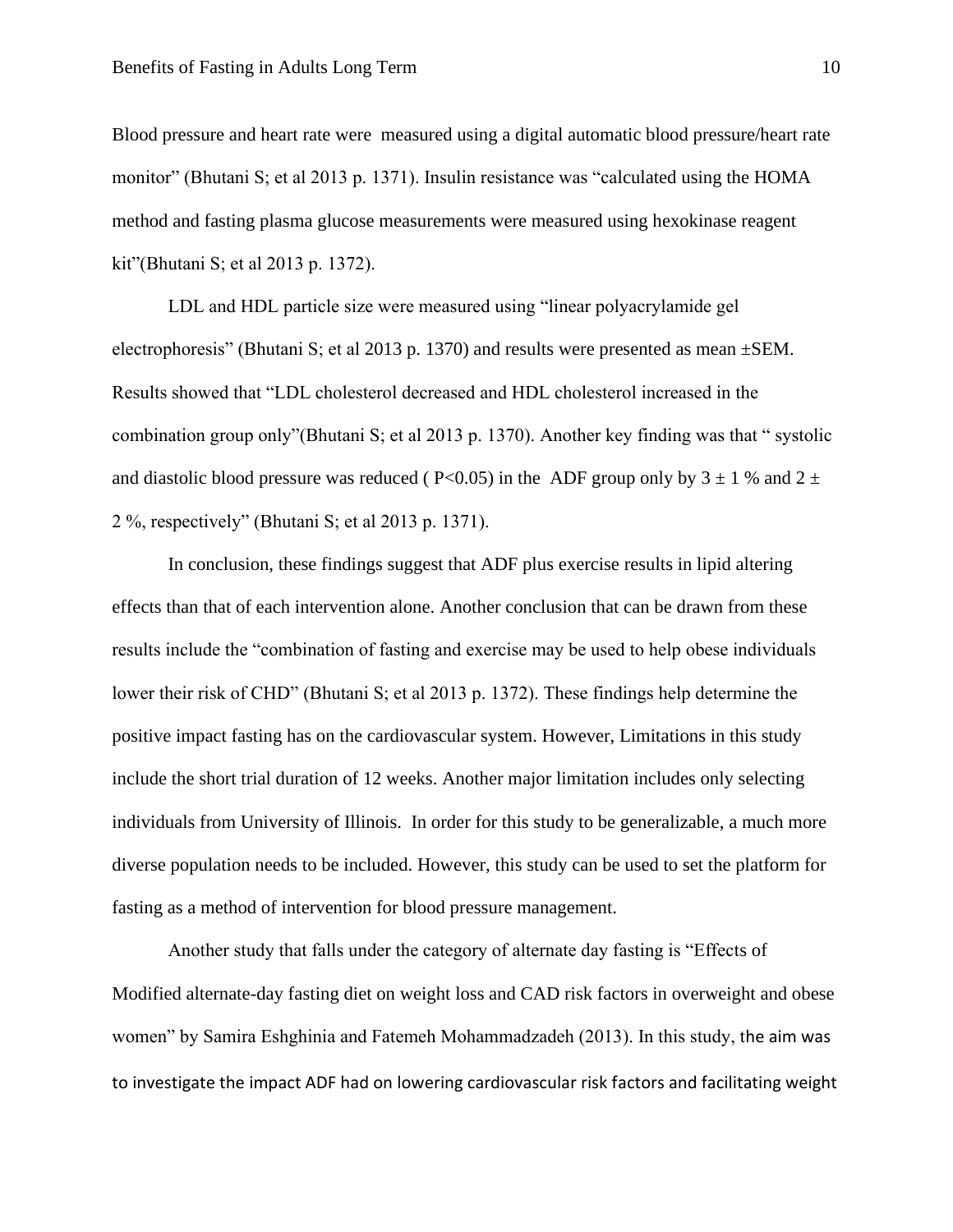loss. The study consisted of 15 adult subjects who were all women undergoing a 8 week trial ( 2 weeks of observation and 6 weeks of ADF). Criteria for inclusion were "Age 20-45 y, BMI ≥25 Kg/m2, normotensive" (Eshghinia & Mohammadzadeh, 2013 p.2). None of the subjects were taking medications that are known to impact glucose metabolism or lipids in the last six months. A low-calorie diet was consumed on the fast day and "Usual diet on the other day" (Eshghinia and Mohammadzadeh 2013 p. 2 ). Fat mass, blood pressure, and body weight were measured in this study. On the first and 57th day of trial blood samples were collected for biochemical analysis. Pregnant women were excluded from this study and all subjects had similar levels of physical activity. During the six week alternate day fast, subjects "consumed 25 to 30 % energy needs on the 3 fast days" (Eshghinia & Mohammadzadeh, 2013 p. 3) and then consumed the usual diet based on "Key recommendations of Dietary Guidelines for Americans". (Eshghinia & Mohammadzadeh, 2013 p. 4). Foods were "prepared in the home and served in 2 or 3 snacks and 3 meals" (Eshghinia & Mohammadzadeh, 2013 p. 4). Twelve hour fasting blood samples were "collected at the first day of ADF diet and after 6 weeks diet for biochemical analysis". Significant results of the study showed that " systolic blood pressure decreased ( P, 0.002) from 114.8  $\pm$  9,16 mmHg to 105. 13  $\pm$  10.19 mm Hg and diastolic BP ( P< 0.02) from 82.86  $\pm$  10.6 mm hg to 74.5  $\pm$  10.6 mm Hg" (Eshghinia & Mohammadzadeh, 2013 p. 10). Another significant finding was "Changes in mean blood lipid and fasting blood sugar concentrations were not significant after 6 weeks of modified ADF." (Eshghinia & Mohammadzadeh, 2013 p.10) . This study found that blood pressure lowered respectively but fasting glucose did not change significantly in obese women. The reasoning could be because it was a limited study consisting only of women and a small duration of 8 weeks. Longer studies need to be conducted to confirm findings.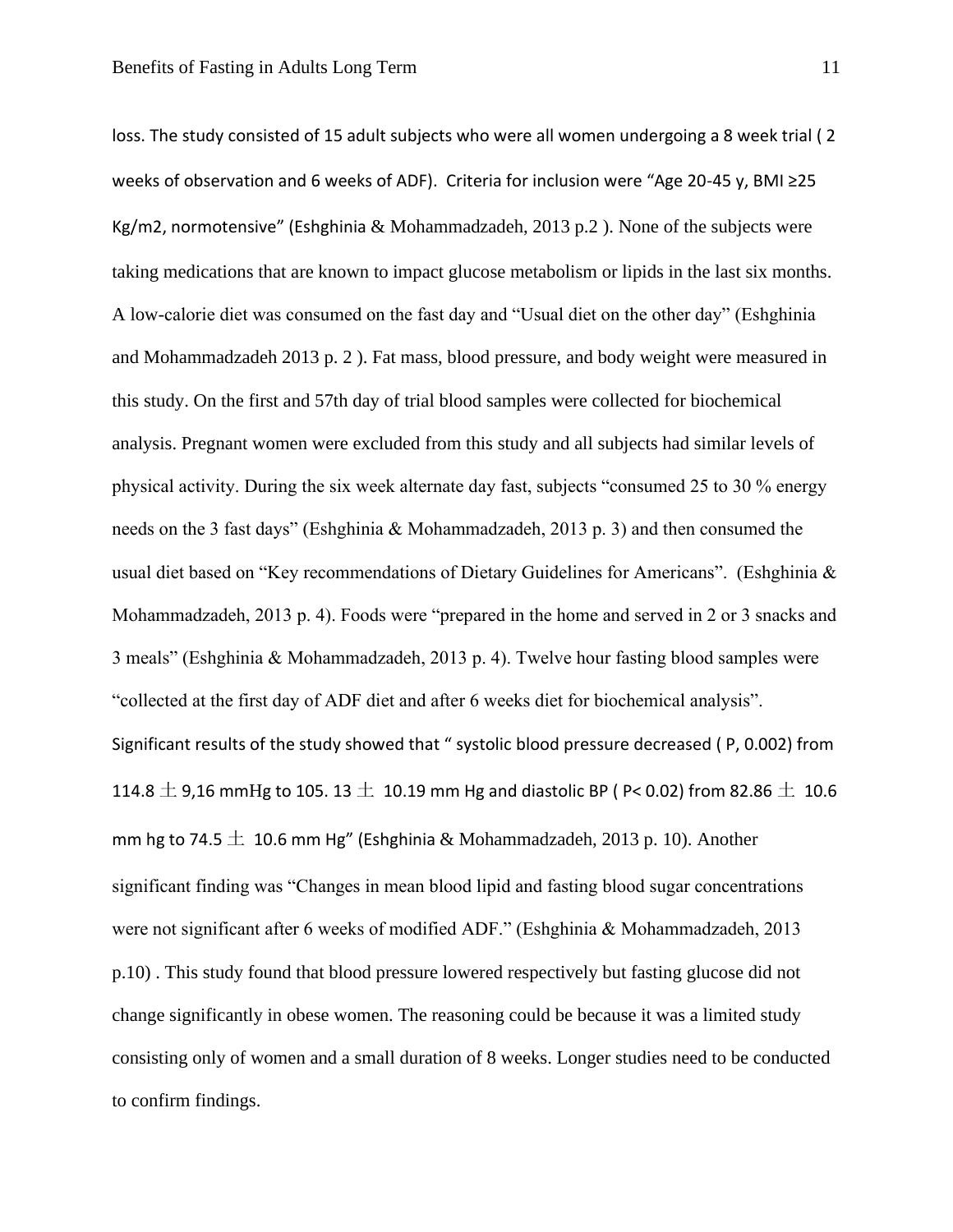#### **Daily Calorie Deficit Vs Alternate Day Fasting**

Lastly, "A randomized pilot study comparing Zero-calorie alternate-day fasting to daily caloric restriction in adults with obesity " by Victoria A. Cantenacci, Zhaoxing Pan et. al (2016) looked at the tolerability and safety of ADF to compare changes in body composition, lipids, weight, and Insulin sensitivity index. Adults with a BMI ≥ 30 Kg/m2 were randomized into either zero-calorie deficit or CR of 400 kcal.day. The age range was between 18-55. At the end of eight-week intervention, follow up was conducted. There was also a 24 week unsupervised follow-up. 14 people completed the Zero Calorie ADF while 12 people completed the daily CR. This study was completed at University of Colorado and was approved by the Colorado Multiple Institutional Review Board. Between December 2006 and May 2010 was the time frame of the study. Participants were recruited "from C-AMC and the surrounding community" ( Victoria A. Cantenacci; et al 2016, p. 1876 ) Participants were examined for blood pressure, heart rate, height, weight before the fast and signed a written consent form. Participants who had diabetes, cancer thyroid disease, seizures, migraines, binge eating disorder, women who were pregnant, current depression, history of bariatric surgery, taking medications known to affect appetite or energy metabolism, CVD, controlled hypertension, severe dyslipidemia were not allowed in the study. Safety measures were taken and participants in both groups were asked to maintain their usual physical activity level. For outcome measures, "Serum glucose measurements were measured by oxidase method and serum insulin levels were measured by standard, double antibody, radioimmunoassay techniques" (Victoria A. Cantenacci; et al 2016 p. 1876). Statistical analysis was performed using pilot weight loss data and SAS 9.4 was used for all analyses. Significant results showed that "At week 8, total cholesterol, HDL, and LDL decreased significantly in both groups and triglycerides significantly in ADL." (Victoria A. Cantenacci; et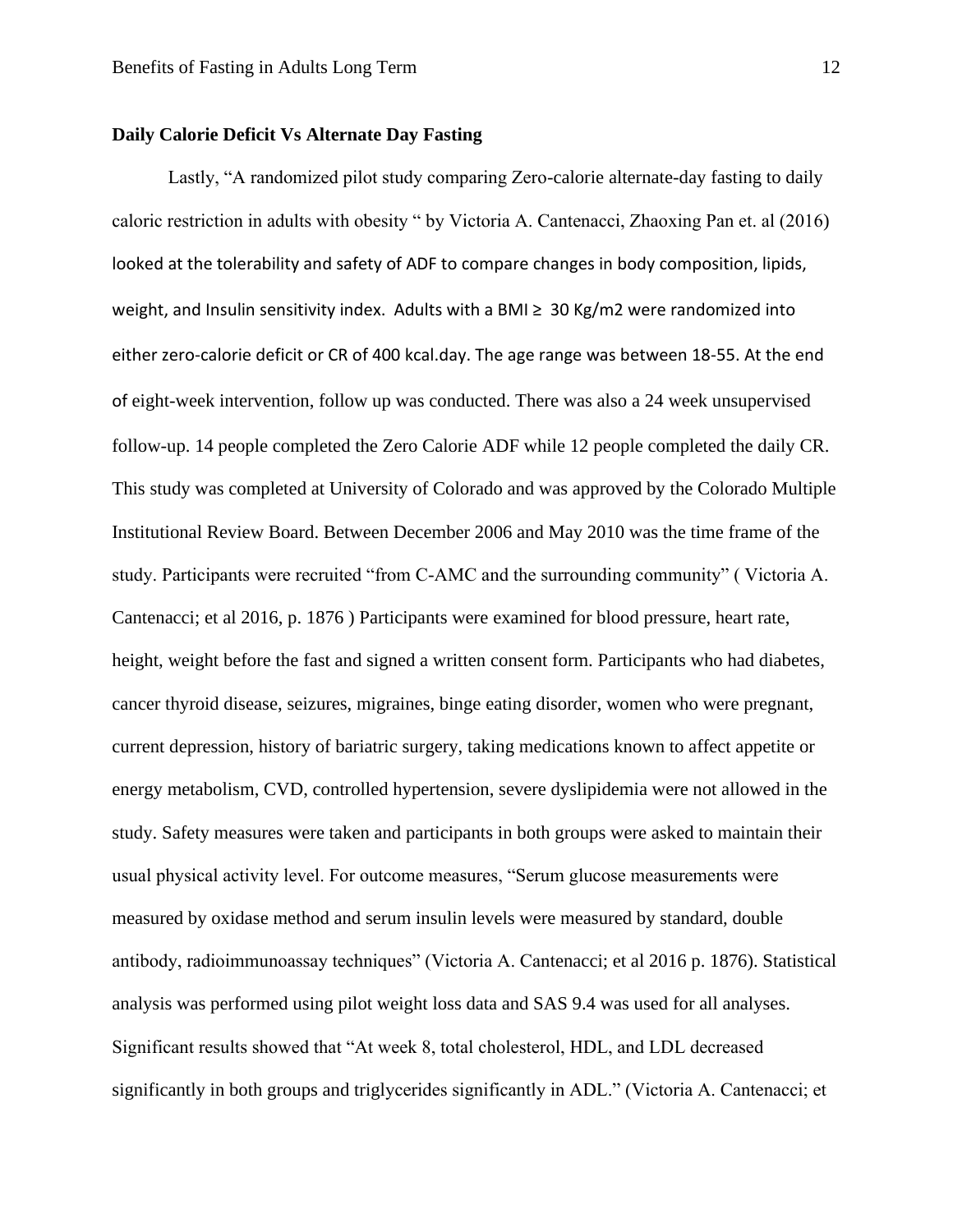al 2016 p.1877 ) . Also, "Fasting Glucose decreased significantly at 8 week in ADF" (Victoria A. Cantenacci p. 1877). This finding was different from the previous finding mentioned above - Eshghinia and Mohammadzadeh 2013. However, because this study was conducted randomly with both men and women and in a controlled setting, that could influence the outcome of the design. This is a strong finding that supports the theory of fasting in the role of blood sugar and blood pressure parameters. However, sample size is still small and more research needs to be done to validate findings.

#### **Summary of the Research Literature**

Considering all of the research in the literature review, the studies provide clear evidence that fasting has the potential to lead to changes in blood pressure, blood glucose and other parameters of the cardiovascular system. When looking at the category of daily caloric deficit, findings were found in which triglyceride levels and blood pressure decreased. When looking at intermittent fasting the same findings of insulin and blood pressure were found. Finally, in regard to alternate day fasting (ADF), major findings included improvement of HDL, LDL's and blood pressure. However, the study by Eshghinia and Mohammadzadeh (2013) showed that there was not a statistically significant difference in blood glucose within six weeks of ADF.

While results of the six studies showed that fasting had a positive impact on either blood pressure or blood sugar parameters, more research is needed to assess consistency and determine reliability.

The initial research question posed at the beginning of this thesis was: Can fasting lead to long-term changes in blood pressure and blood sugar? The part of the question that still remains unanswered relates to long-term change. All six literature reviews showed that fasting, regardless of which kind, can lead to a positive change. However, there are limitations within each study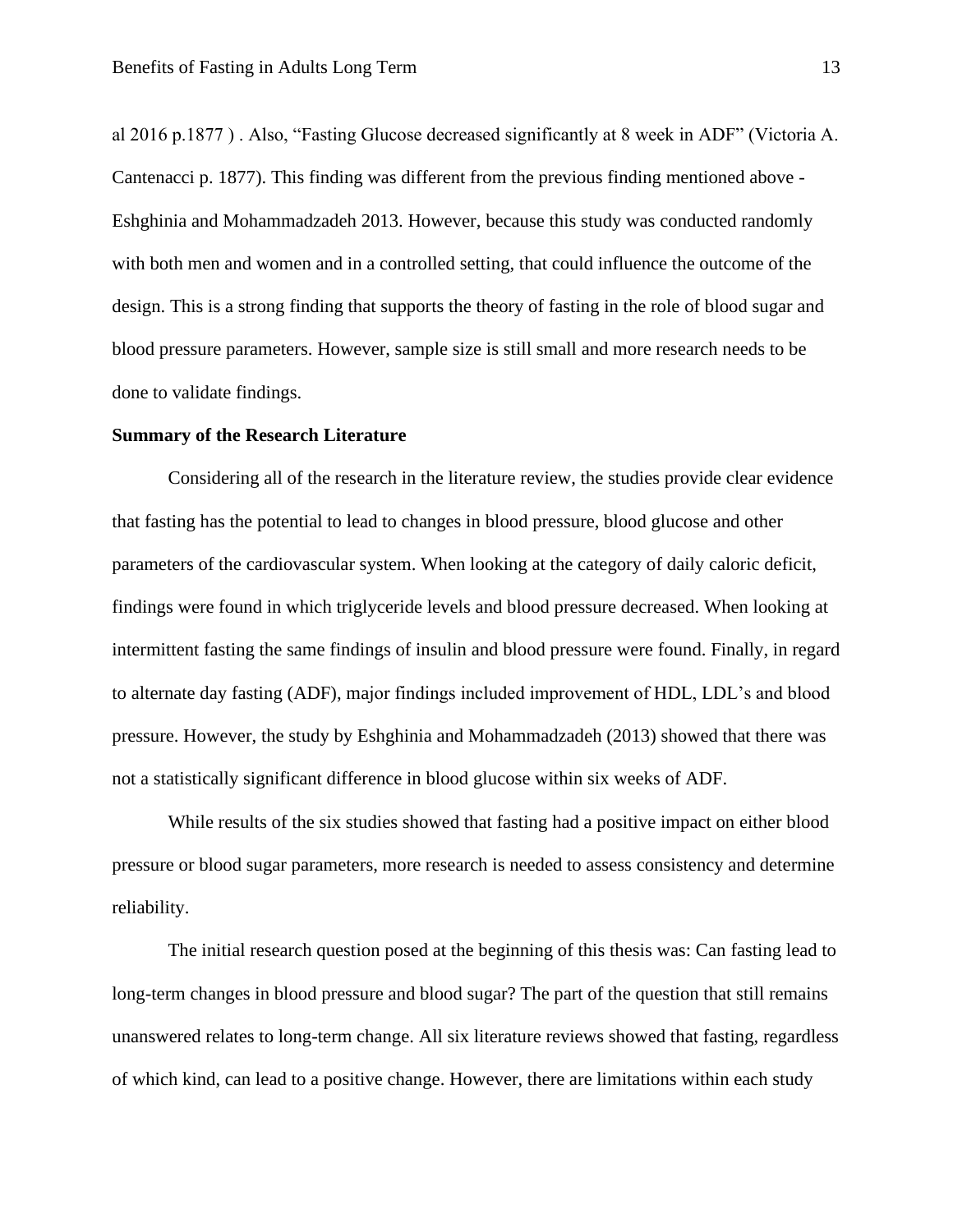that impact the reliability of fasting as an intervention for lasting change. For instance, most of these studies were done in less than a three-month period. That is not enough time to sufficiently determine whether or not results can be sustained. Follow-up in almost every study was low which means the participants could have returned to a point where they started to eat unhealthy foods and all the progress they made would have been lost. There is also a limitation of small sample size. Most of these studies were done within a sample size less than 1,000 people. In order, for a study to be reliable, it needs to be done in a large, diverse population.

#### **Theoretical Framework**

In nursing education, is it imperative to promote and model self-care for patients. It is important to keep in mind that even when patients are being taken care of, they still can exercise a degree of independence and freedom. Dorothea Orem is an advocate for self- care. According to Orem's theory, the nurse can help to connect the patient's need for independence with the need for nursing. The self-care Deficit Nursing Theory states "that all patients want to care for themselves, and they are able to recover more quickly and holistically by performing their own self-care as much as they are able" (Petiprin, 2020, section 3,"Dorothea E. Orem's Contribution to Nursing Theory: Self-Care Deficit Nursing Theory," para. 2).

This can be seen when patients have a desire to change their behaviors, such as to eat more healthfully, to ensure they are taking their medications properly, or to quit smoking. These are all steps used at the hands of the patient. In most cases, it is up to the patient when they want to make a difference in their lives that can improve their overall well-being.

When looking at the literature review discussed in this paper, all of these studies were done by volunteers. Volunteers dealing with hypertension and diabetes made the decision to take account of their health and investigate how they can change their health. The Orem model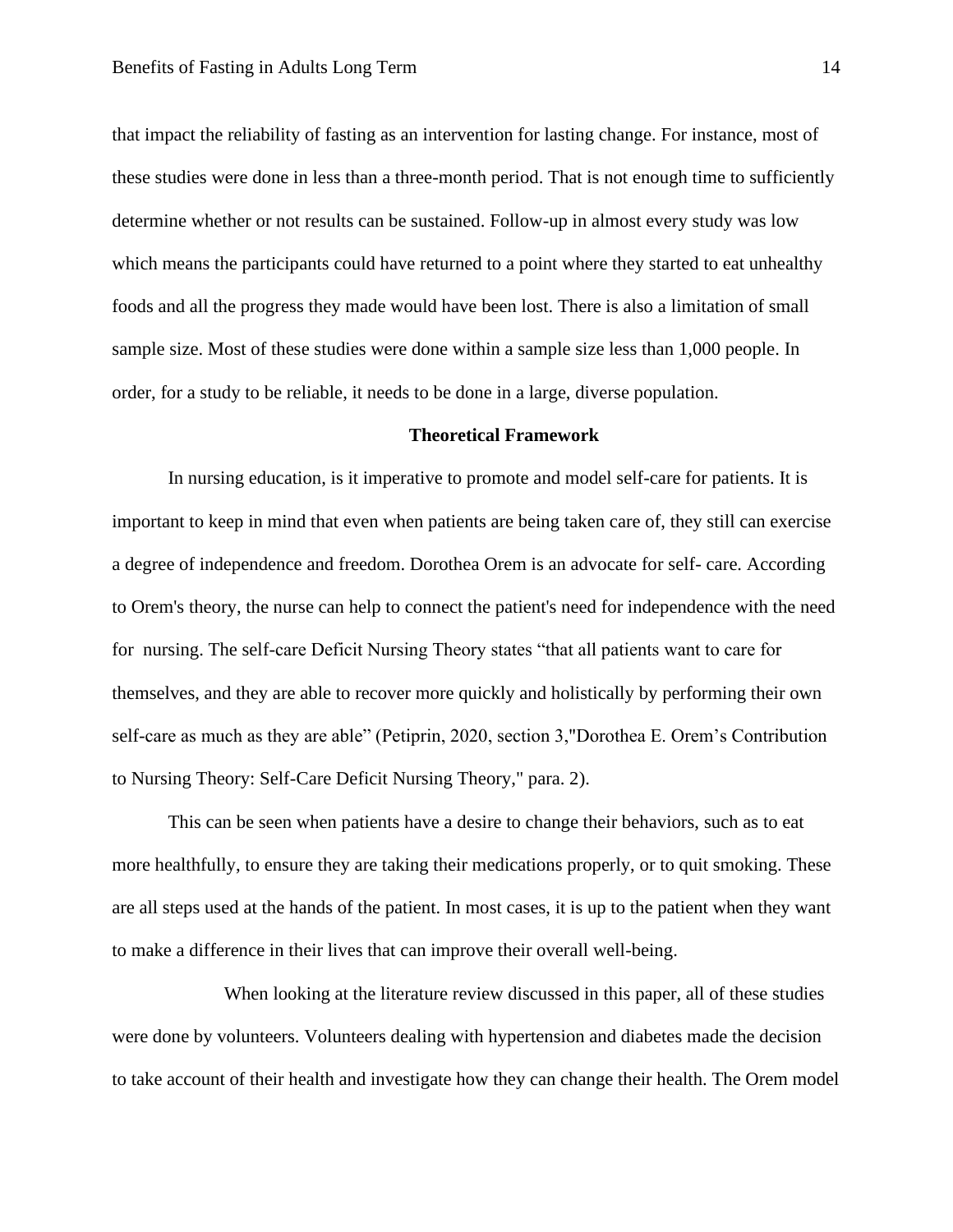is a prime example of one using their voice and deciding to change their habits. Someone that has hypertension and diabetes is capable of being independent. Being independent means the ability to change what you eat every day, how much water you drink, and how much you smoke or how much alcohol you drink per day. These harmful habits ultimately are the cause of putting patients in the hospital in the first place. Patients need to see that they have control in their health decisions and nurses need to be the ones to remind them.

The Orem model focuses on three major parts. The first part is "universal self care requisites, which are needs that all people have" (Petipren, 2020, section 3, para. 3). Resting, food/water intake, air, and activity are subjects that fit in this category. The second part is developmental self-care requisites which has two sub-categories. The first subcategory is maturational which "progresses the patient to a higher level of maturation" (Petipren, 2020, section 3, para. 3) The second subcategory is situational, which "prevent against harmful effects in development"( Orem 2020, section 3, para. 3). The third category focuses on needs that come up based on condition of patient and is classified as "health deviation requisites'" (Petipren, 2020, section 3, para. 3).

#### **Proposal for Further Study**

A five-day water fast (Monday through Friday, alternating every other week) for a period of 12 weeks will be investigated to identify the impact that fasting has on participants' blood pressure and blood sugar. After the 12 weeks of alternate week fasting, follow-ups will take place after six and 12 months. The study that will be proposed will be conducted through Dominican University of California Nursing department.

#### **Research Objectives**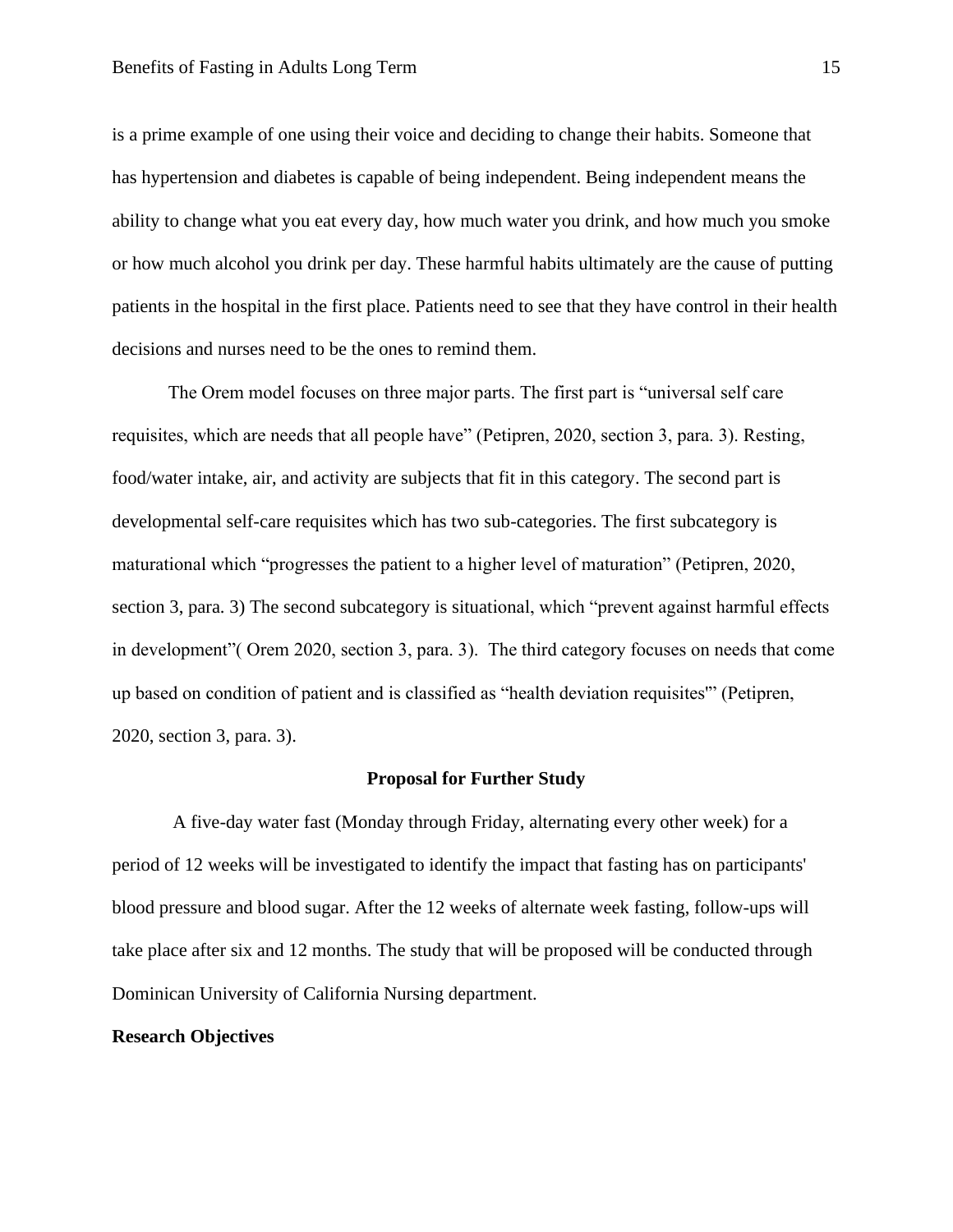- 1. To measure differences in physical exam findings, including blood pressure and blood glucose levels, in patients diagnosed with hypertension or diabetes compared to a group of healthy controls during a 12-week period of five-day water fast every other week for a total of six five-day water fasting periods.
- 2. To assess participants' self-assessment of their mental state and use of alcohol or tobacco before and after five days of fasting.
- 3. To determine if the effects of fasting for five days every other week can be sustained over the six-month and one-year time period after the fasting has been completed.

#### **Study Design**

The study will use a longitudinal, quantitative design to compare participants' blood pressure and blood glucose measurements along with their perceptions over the course of the 12 week intervention, and at six months and one year after completion of the 12 weeks.

#### **Sample**

Participants will be adults aged 35 to 60 years. A total of 25 participants with ten participants who are diagnosed with hypertension and 10 who are diagnosed with type 2 diabetes, plus five people will be considered healthy, representing the control group. The aim will be to have an approximately equal distribution of male and female for each group. To be included in the study, those who agree to participate will undergo an initial physical exam to help establish that they can take part in fasting without negative consequences.

Recruitment for the study will be conducted through an announcement on the researchers FaceBook page and flyers posted around Marin County.

#### **Ethical Considerations**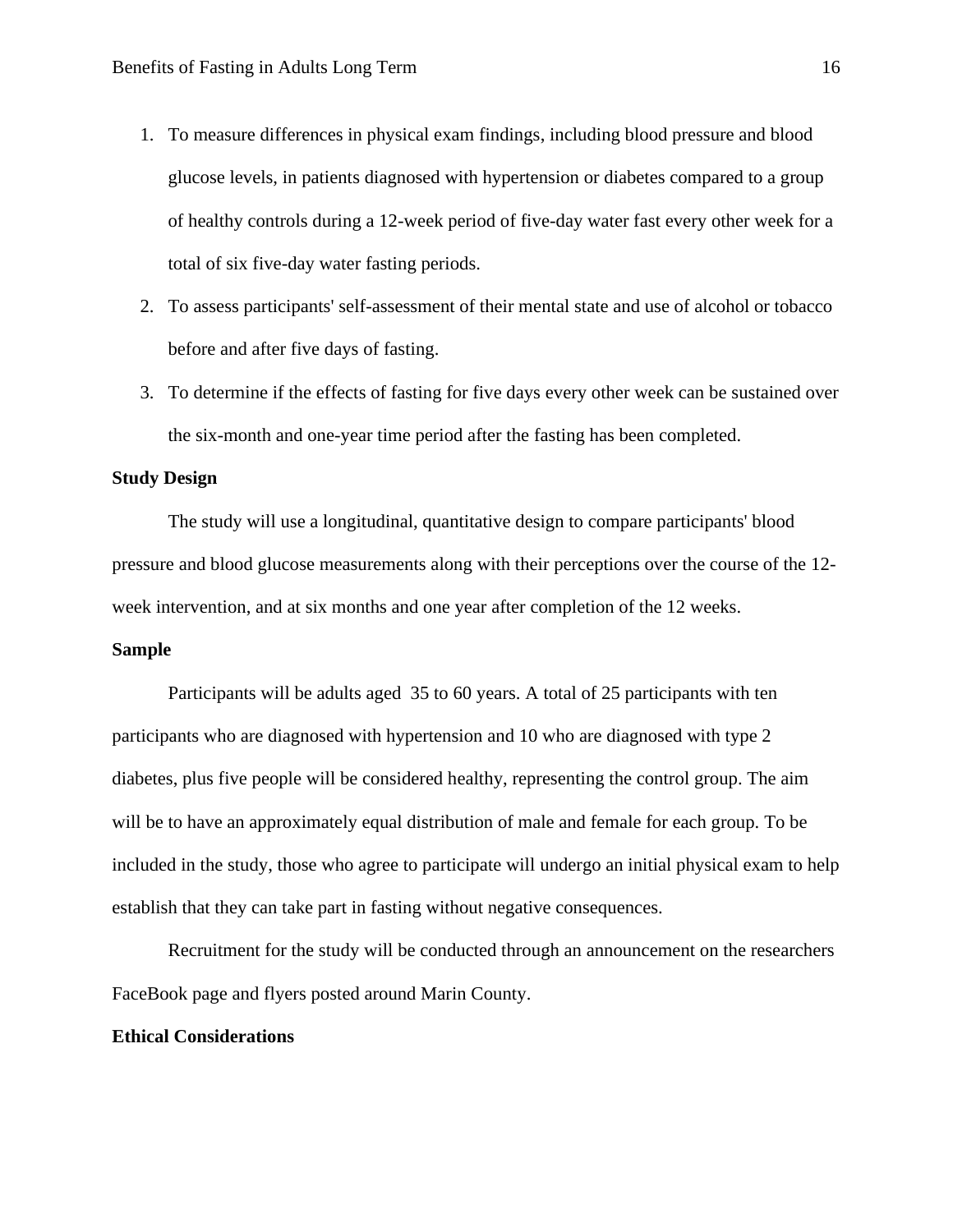Prior to beginning, the study will be approved by the Dominican University of California Internal Review Board (IRB) and will have trained nurses and physicians conducting the study. All participants will be monitored closely by trained nurses. To ensure participants' safety, two physicians and two nurses on the research team will be on-call 24 hours per day throughout the 12-week study period. Pregnant women or those looking to bear children will be excluded from this study.

Potential participants will be assured of confidentiality. Information about name, residence and background will be kept confidential. Participants will be notified that they can refuse to answer questions at any time. The participants will also be informed that they can stop the fast at any time and discontinue their participation in the study at any time. After having the research explained and having the opportunity to ask questions, those who choose to participate will need to provide their signature to signify their informed consent.

#### **Methods**

The Dominican University of California Skills and Simulation Lab will serve as the research center where the initial meeting, physical exams, and follow-up procedures can take place. All participants also will be screened at Marin general hospital for Type 2 diabetes and Hypertension. Diabetes will be defined as blood glucose level greater than 126 mg/dl. Hypertension will be defined as systolic pressure greater than or equal to 130 mmHg and diastolic pressure greater than or equal to 80 mmHg.

Participants will receive an initial health assessment, including a physical exam at the beginning of the study, after 12 weeks, and six months and one year after the last fasting day. A complete health history will be compiled during the first assessment and changes will be recorded at each assessment thereafter.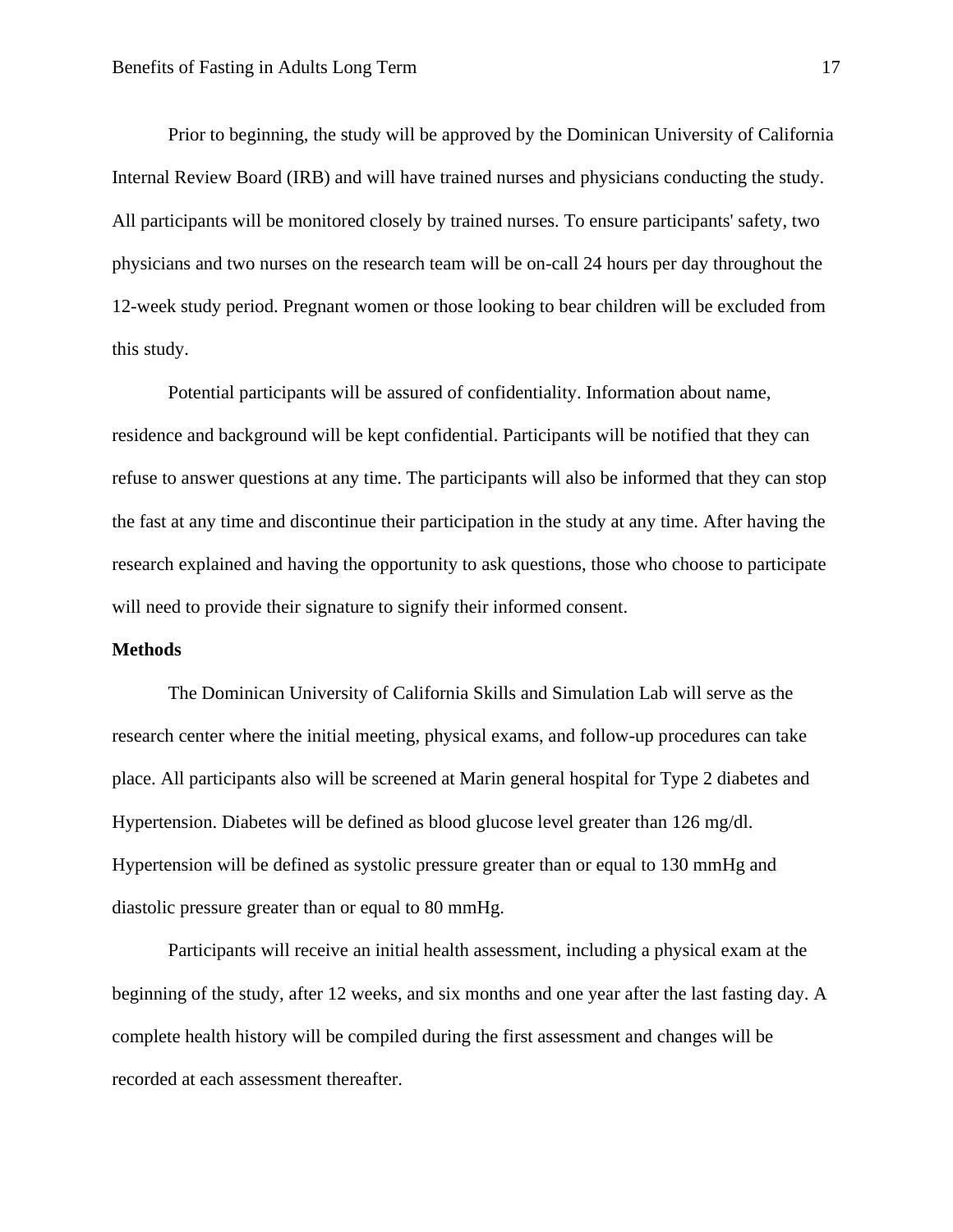Participants will take a self-assessment survey before and after each fast, and after six months and one year, in which they will answer questions, such as the following:

- 1. How are you feeling mentally (using a five-point Likert scale,  $1 = \text{very unwell};$  $2 =$  unwell;  $3 =$  don't know or neutral;  $4 =$  well;  $5 =$  very well).
- 2. Are you wanting a change in health? (using a five-point Likert scale,  $1 = no$ , definitely not;  $2 = no$ , not much;  $3 = don't know or neutral$ ;  $4 = yes$ , somewhat;  $5 = yes$ , definitely).
- 3. Do you drink alcoholic beverages?
	- a. If yes, how many times per week do you drink alcoholic beverages?
- 4. Do you smoke cigarettes or use other devices to smoke tobacco (such as cigars, pipes, etc)?
	- a. If yes, how many times per day do you currently smoke?
	- b. For how many years have you smoked?
- 5. Do you feel happy in your body? (using a five-point Likert scale,  $1 = no$ , definitely not;  $2 = no$ , not much;  $3 = don't know or neutral$ ;  $4 = yes$ , somewhat;  $5 = yes$ , definitely).

Blood pressure and blood sugar will be collected through a digital glucometer and automatic blood pressure cuff that will be provided to each participant in the morning, evening and night before bed every day of the 12-week period and will be checked at the six-month and 12-week assessments. Assessments will take place at the Simulation and Skills Lab at Dominican University of California.

### **Data Analysis**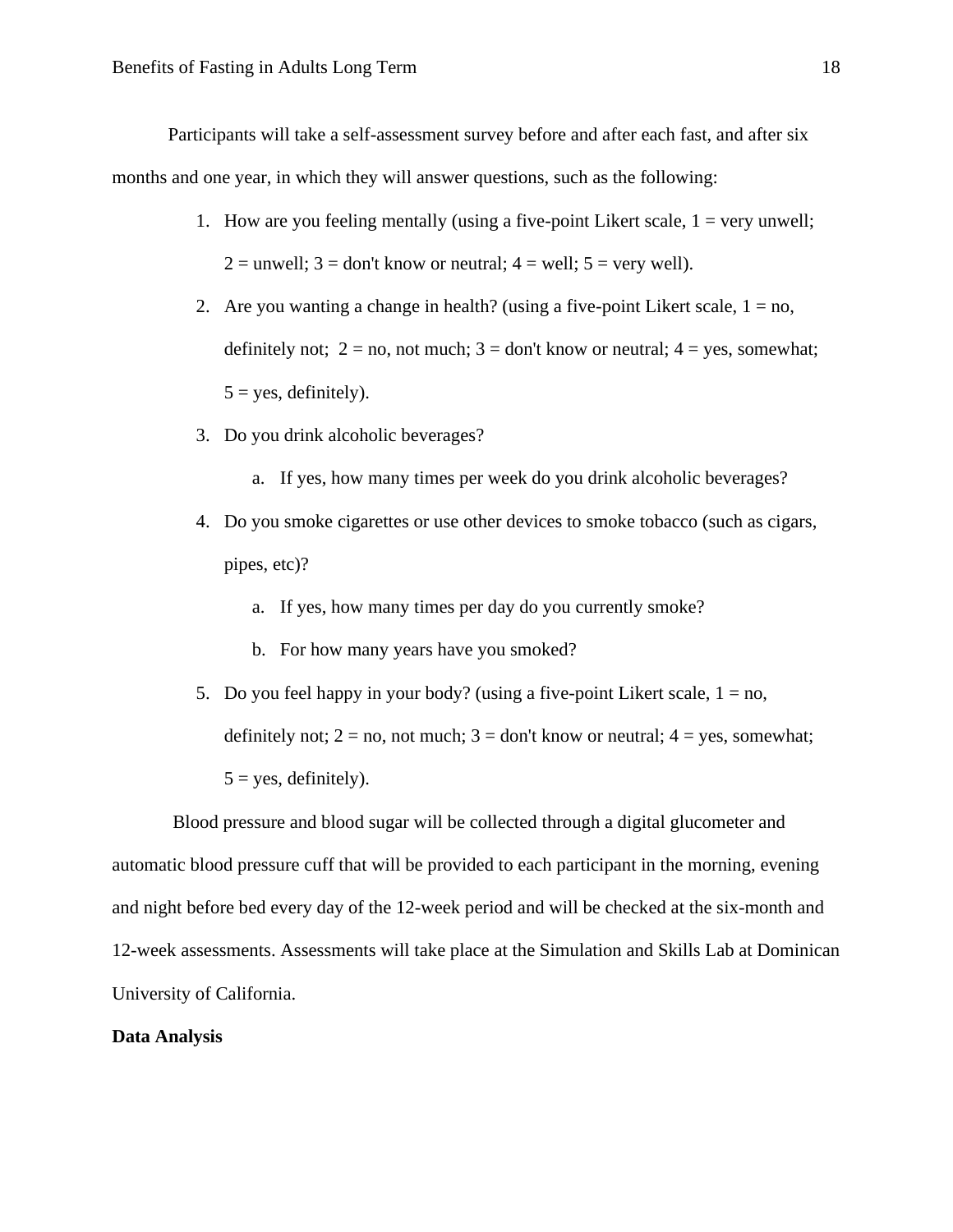Statistical analysis will be conducted using SPSS software. To compare the thrice daily blood pressure and blood sugar results between fasting and non-fasting days, paired T tests will be used. Analysis of variance (ANOVA) will be used to compare the differences in blood pressure and blood sugar results between the hypertension, diabetes, and control groups. Multiple regression will be used to compare differences in physical assessment findings and the self-assessment survey responses over the 12 weeks of the study period, plus at the follow-up six-month and one year time visits.

#### **Conclusion**

<span id="page-19-0"></span>Fasting should become a standard for management of blood pressure or blood glucose. The proposed study for further research may be able to help fulfill that role. The healthcare system in the United States is changing out of necessity and improvements are on their way. Forward thinking leaders in nursing and medicine are moving in the direction of health management beyond surgeries and medicine. Fasting may well provide an opportunity for such a change.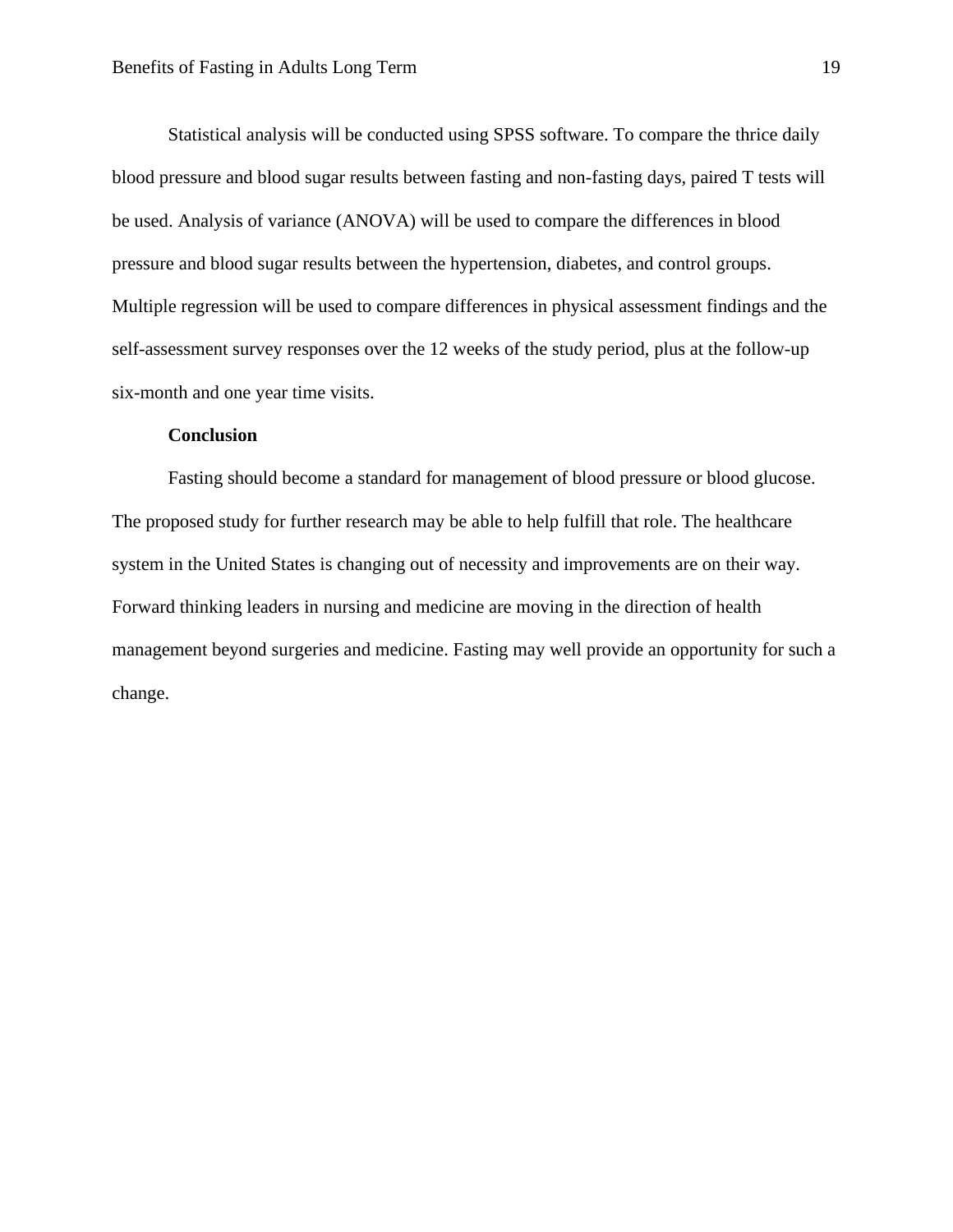#### **References**

Ash, S., Reeves, M. M., Yeo, S., Morrison, G., Carey, D., & Capra, S. (2003, June 24). *Effect of intensive dietetic interventions on weight and glycaemic control in overweight men with type II diabetes: A randomised trial*. Nature News. Retrieved November 21, 2021, from https://www.nature.com/articles/0802295#Sec15.

Bhutani S;Klempel MC;Kroeger CM;Trepanowski JF;Varady KA; (n.d.). *Alternate day fasting and endurance exercise combine to reduce body weight and favorably alter plasma lipids in obese humans*. Obesity (Silver Spring, Md.). Retrieved November 22, 2021, from https://pubmed.ncbi.nlm.nih.gov/23408502/.

Catenacci, V. A., Pan, Z., Ostendorf, D., Brannon, S., Gozansky, W. S., Mattson, M. P., Martin, B., MacLean, P. S., Melanson, E. L., & Troy Donahoo, W. (2016, September). *A randomized pilot study comparing zero-calorie alternate-day fasting to daily caloric restriction in adults with obesity*. Obesity (Silver Spring, Md.). Retrieved November 21, 2021, from https://www.ncbi.nlm.nih.gov/pmc/articles/PMC5042570/#:~:text=A%20randomiz ed%20pilot%20study%20comparing%20zero-calorie%20alternate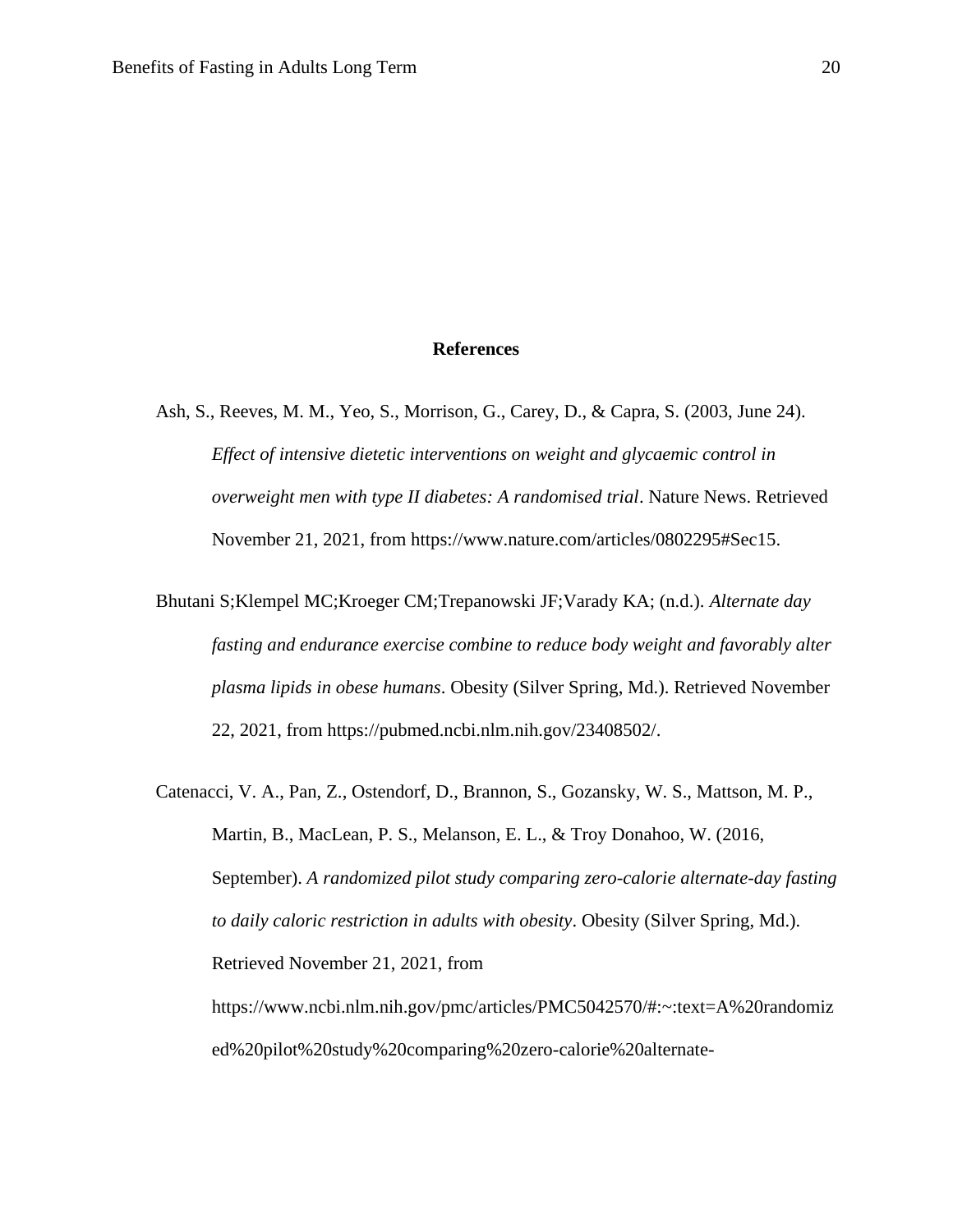day%20fasting,Martin%2C9Paul%20S.%20MacLean%2C1%2C2Edward%20L.%2 0Melanson%2C1%2C10and%20William%20Troy%20Donahoo1%2C6.

- Petipren, A (2020). Dorothea Orem Nursing Theorist. *Nursing-Theory.org*. Retrieved November 22, 2021, from https://nursing-theory.org/nursing-theorists/Dorothea-E-Orem.php.
- Elnakib, C. S. (n.d.). *Ramadan the practice of fasting*. EatRight. Retrieved November 21, 2021, from https://www.eatright.org/health/lifestyle/culture-andtraditions/ramadan--the-practice-of-fasting.
- Eshghinia, S., & Mohammadzadeh, F. (2013, January 9). *The effects of modified alternateday fasting diet on weight loss and CAD risk factors in overweight and obese women*. Journal of diabetes and metabolic disorders. Retrieved November 22, 2021, from https://www.ncbi.nlm.nih.gov/pmc/articles/PMC3598220/.

"Facts about Hypertension." *Centers for Disease Control and Prevention*, Centers for Disease Control and Prevention, 19 July 2021, www.cdc.gov/bloodpressure/facts.htm.

Grundler, F., Franziska Grundler https://orcid.org/0000-0002-4352-3990 Buchinger Wilhelmi Clinic, Mesnage, R., Robin Mesnage https://orcid.org/0000-0003-1732- 4741 Gene Expression and Therapy Group, Michalsen, A., Andreas Michalsen https://orcid.org/0000-0002-9145-7246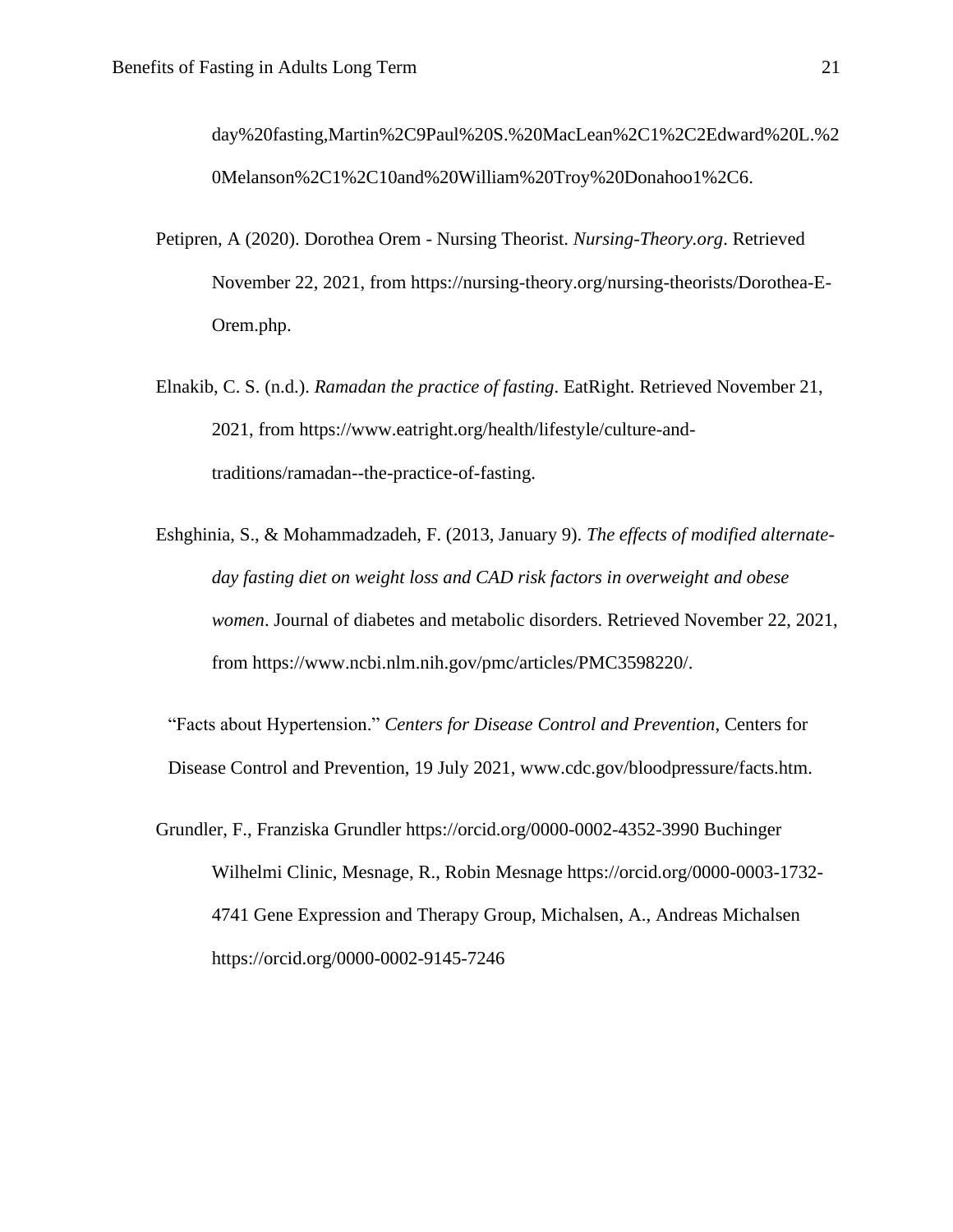- Grundler, F., Mesnage, R., Michelen, A., Wilhelmi de Toleodo, F. (2020). Blood pressure changes in 1610 subjects with and without antihypertensive medication during long‐term fasting. *Journal of the American Heart Association*. 2020.9:e018649. Retrieved November 21, 2021, from https://www.ahajournals.org/doi/10.1161/JAHA.120.018649.
- Link, R. (2018, July 30). *8 health benefits of fasting, backed by science*. Healthline. Retrieved November 21, 2021, from https://www.healthline.com/nutrition/fastingbenefits#TOC\_TITLE\_HDR\_3.
	- "National Diabetes Statistics Report, 2020." *Centers for Disease Control and Prevention*, Centers for Disease Control and Prevention, 28 Aug. 2020, https://www.cdc.gov/diabetes/data/statistics-report/index.html.
	- Sutton, E,F., Beyl, R., Early, K,S., Cefalu, W.T., Ravussin, E., Peterson, C.M. (n.d.). *Early time-restricted feeding improves insulin sensitivity, blood pressure, and oxidative stress even without weight loss in men with Prediabetes*. Cell metabolism. Retrieved November 21, 2021, from https://pubmed.ncbi.nlm.nih.gov/29754952/.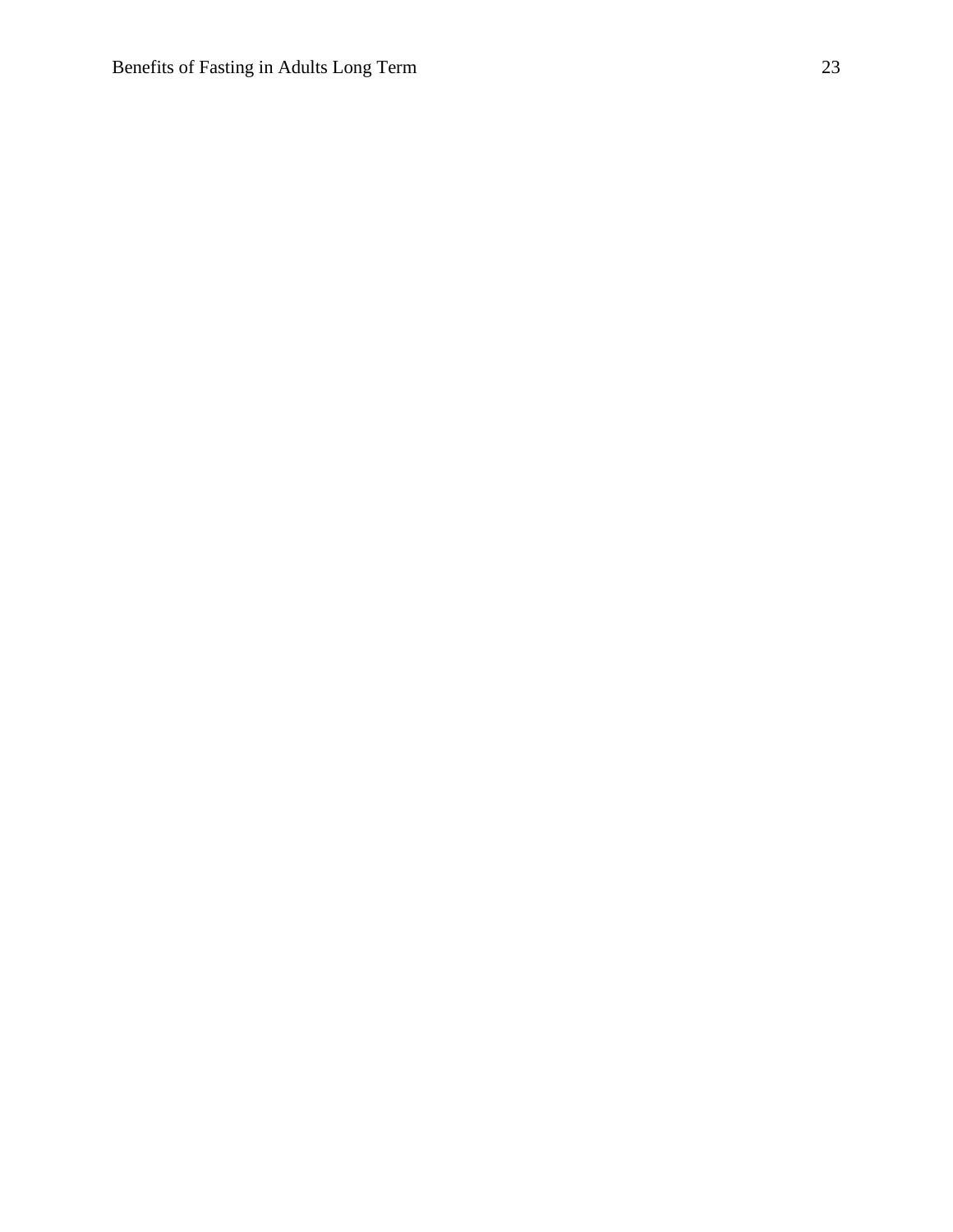|  |  |  | <b>Appendix A: Literature Review Table</b> |  |  |
|--|--|--|--------------------------------------------|--|--|
|--|--|--|--------------------------------------------|--|--|

| <b>Purpose</b>                                                                                                                                                                                 | Investigator                                                                                                                                                                                                                                                                                                            | N      | <b>Sample</b>                                                                                                                                                                                                                               | <b>Design</b>                                                                                                                                                                                                                                                                                      | <b>Major</b><br><b>Findings</b>                                                                                                                                                                                                                                                                                                                                     | <b>Strengths</b>                                                                                                                                                                                                                                                               | <b>Limitations</b>                                                                                                                                                                                                                                                                                                                                                                                             |
|------------------------------------------------------------------------------------------------------------------------------------------------------------------------------------------------|-------------------------------------------------------------------------------------------------------------------------------------------------------------------------------------------------------------------------------------------------------------------------------------------------------------------------|--------|---------------------------------------------------------------------------------------------------------------------------------------------------------------------------------------------------------------------------------------------|----------------------------------------------------------------------------------------------------------------------------------------------------------------------------------------------------------------------------------------------------------------------------------------------------|---------------------------------------------------------------------------------------------------------------------------------------------------------------------------------------------------------------------------------------------------------------------------------------------------------------------------------------------------------------------|--------------------------------------------------------------------------------------------------------------------------------------------------------------------------------------------------------------------------------------------------------------------------------|----------------------------------------------------------------------------------------------------------------------------------------------------------------------------------------------------------------------------------------------------------------------------------------------------------------------------------------------------------------------------------------------------------------|
| To<br>investigate<br>effectiveness<br>of methods<br>for dietary<br>prescriptions<br>on glycemic<br>control and<br>weight<br>management<br>in<br>overweight<br>men with<br>type II<br>diabetes. | Ash, S.,<br>Reeves, M.,<br>Yeo, S. et al.<br>Effect of<br>intensive<br>dietetic<br>interventions<br>on weight<br>and<br>glycaemic<br>control in<br>overweight<br>men with<br>Type II<br>diabetes: a<br>randomised<br>trial. $Int J$<br>Obes 27,<br>797-802<br>(2003).<br>https://doi.or<br>g/10.1038/sj.<br>ijo.0802295 | 51 Men | The study<br>consisted of 51<br>men with type<br>2 diabetes and<br>featured a mean<br>average of 54<br>years old. The<br>population was<br>recruited<br>through<br>newspaper<br>advertisements.<br>The mean body<br>index was 71.7<br>kgm2. | Whole blood<br>samples of<br>HbA1c and<br>plasma<br>samples of<br>lipids were<br>taken after a<br>12-h fast.<br>HbA1c was<br>measured by<br>high-<br>performance<br>liquid<br>chromatograph<br>y (Bio-Rad,<br>Sydney,<br>Australia). The<br>laboratory<br>normal for<br>HbA1c was<br>less than 6%. | HbA1c<br>improved<br>significantly<br>over the 12-<br>week period,<br>independent<br>of dietary<br>intervention.<br>Overall,<br>6.5%<br>reduction in<br>weight was<br>associated<br>with 1%<br>reduction in<br>HbA1c.<br>Additionally<br>, subjects<br>who<br>achieved<br>normal<br>glycaemia<br>(HbA1c<br>$<$ 6%) had a<br>significantly<br>greater<br>weight loss | In people<br>with Type II<br>diabetes,<br>modest<br>weight loss<br>is associated<br>with<br>improvemen<br>ts in markers<br>for diabetes.<br>In this study,<br>HbA1c<br>improved<br>significantly<br>over the 12-<br>week period,<br>independent<br>of dietary<br>intervention. | The HBA1C<br>was similar to<br>baseline<br>levels after<br>the 18 weeks<br>which<br>suggests that<br>more research<br>needs to be<br>conducted in<br>order for<br>these results<br>to be<br>explained.<br>Another<br>limitation was<br>that the<br>subjects were<br>not informed<br>about the<br>follow-up and<br>therefore<br>some of the<br>subjects were<br>unable to be<br>contacted for<br>the follow up. |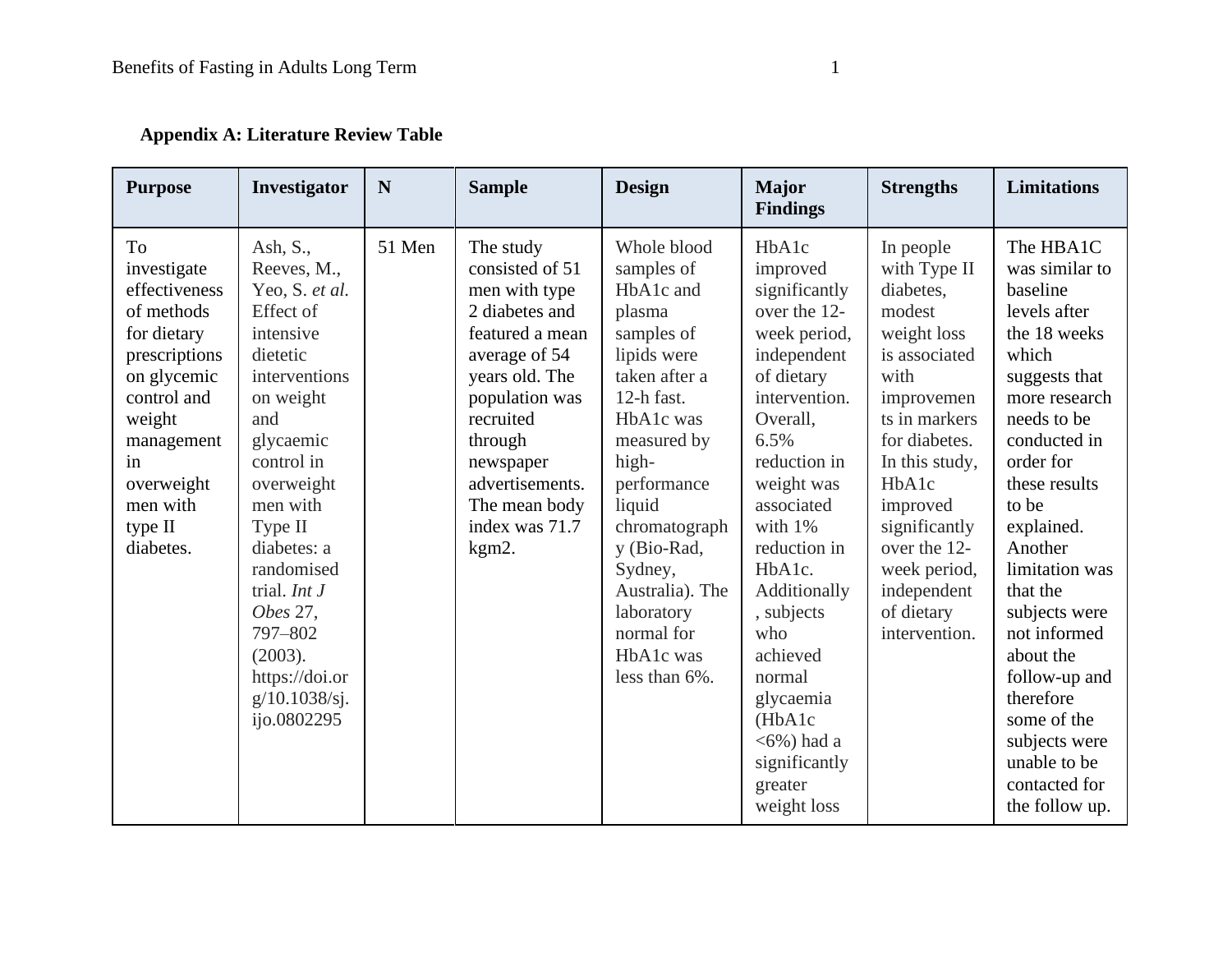|                                                                                                                 |                                                                                                                                                                                                                                                                                                                                                                              |      |                                                                                                                                                                |                                                                                         | over the 12-<br>week                                                                                                         |                                                                                                                                                                                                                                                                                                   |                                                                                                                                                                                                                                                                                                                                                                                                               |
|-----------------------------------------------------------------------------------------------------------------|------------------------------------------------------------------------------------------------------------------------------------------------------------------------------------------------------------------------------------------------------------------------------------------------------------------------------------------------------------------------------|------|----------------------------------------------------------------------------------------------------------------------------------------------------------------|-----------------------------------------------------------------------------------------|------------------------------------------------------------------------------------------------------------------------------|---------------------------------------------------------------------------------------------------------------------------------------------------------------------------------------------------------------------------------------------------------------------------------------------------|---------------------------------------------------------------------------------------------------------------------------------------------------------------------------------------------------------------------------------------------------------------------------------------------------------------------------------------------------------------------------------------------------------------|
| To study<br>daily blood<br>pressure<br>changes<br>during<br>fasting<br>periods<br>ranging from<br>4 to 41 days. | Grundler, F.,<br>Franziska<br>Grundler<br>https://orcid.<br>org/0000-<br>0002-4352-<br>3990<br><b>Buchinger</b><br>Wilhelmi<br>Clinic,<br>Mesnage, R.,<br>Robin<br>Mesnage<br>https://orcid.<br>org/0000-<br>0003-1732-<br>4741 Gene<br>Expression<br>and Therapy<br>Group,<br>Michalsen,<br>A., Andreas<br>Michalsen<br>https://orcid.<br>$org/0000-$<br>0002-9145-<br>7246 | 1610 | There was a<br>cohort of 1610<br>subjects and<br>377 consisted<br>of hypertensive<br>medicated<br>individuals.<br>The age range<br>was between<br>18-99 years. | Monitored<br>blood pressure<br>values and<br>qualitative<br>well-being<br>questionnaire | BP mean<br>values<br>decreased<br>from 126.2<br>$+ - 18.6/81$<br>$+ - 11.0$ to<br>$119.7 + -$<br>$15.9/77.6 + -$<br>9.8 mmhg | Conclusions<br>drawn from<br>this study<br>included<br>long term-<br>fasting tends<br>to decrease<br>blood<br>pressure.<br>This study<br>strengths<br>include<br>being able to<br>show that<br>Long term<br>fasting is a<br>safe and<br>tolerable<br>method to<br>normalize<br>blood<br>pressure. | The BP<br>measurements<br>, repeated<br>daily, were<br>conducted<br>only once<br>every day,<br>and details on<br>preexisting<br>antihypertensi<br>ve treatments<br>were not<br>documented.<br>Despite the<br>large number<br>of<br>participants, it<br>was not<br>possible to<br>match the<br>groups<br>because of the<br>size of the<br>groups of<br>hypertensive<br>and<br>medicated<br>subjects and<br>the |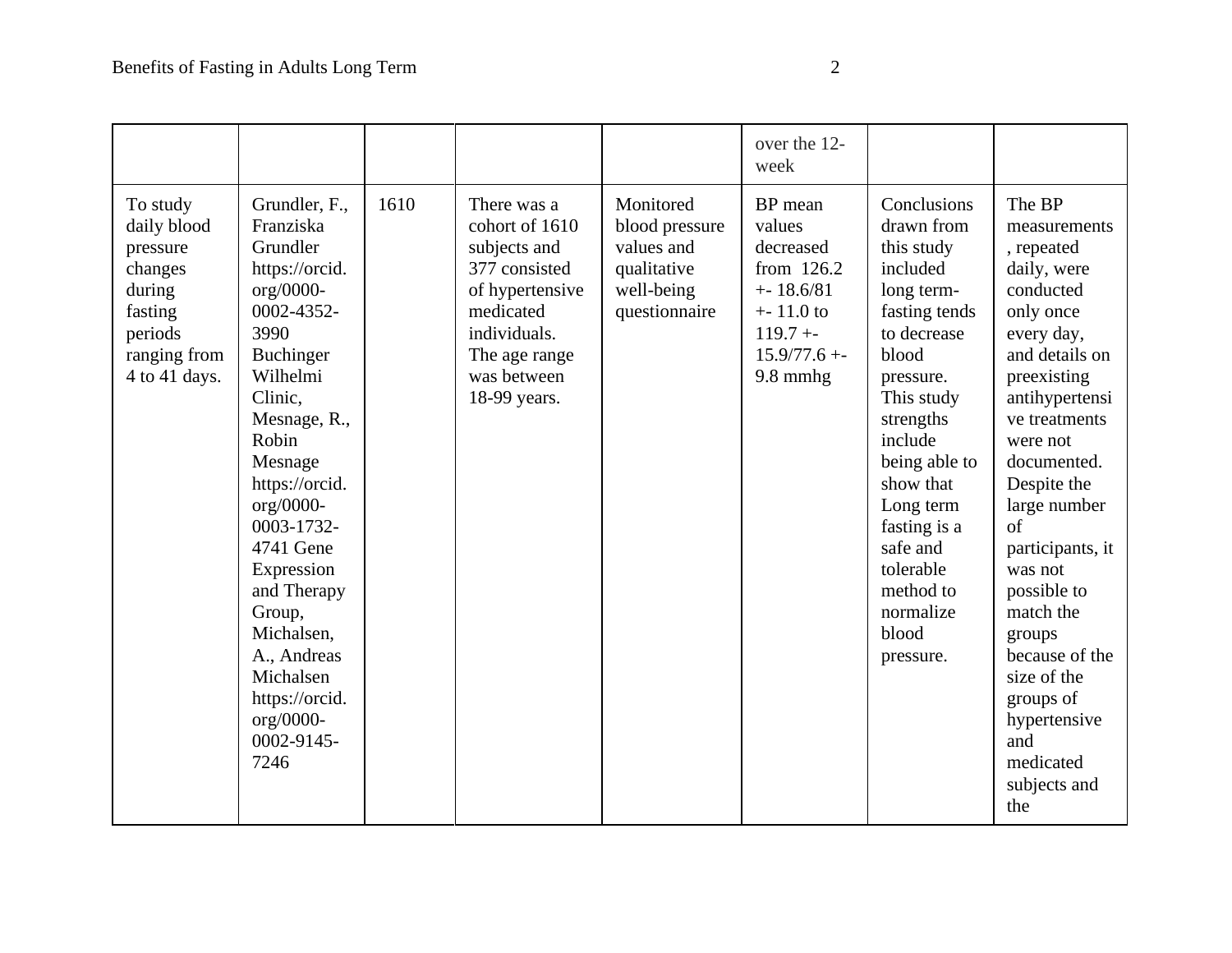|                                                                                                                                                                                                                                  |                                                                                                                                                                                                                    |       |                                                                                                                                                                                                                                                    |                                                                                                                                                                                     |                                                                                                                                                                                                                           |                                                                                                                                                                                                                       | observational<br>study design.<br>In addition,<br>the follow-up<br>response was<br>low,<br>introducing<br>selection bias<br>and limiting<br>interpretation.<br>Long-term<br>effects remain<br>to be<br>investigated.                                                    |
|----------------------------------------------------------------------------------------------------------------------------------------------------------------------------------------------------------------------------------|--------------------------------------------------------------------------------------------------------------------------------------------------------------------------------------------------------------------|-------|----------------------------------------------------------------------------------------------------------------------------------------------------------------------------------------------------------------------------------------------------|-------------------------------------------------------------------------------------------------------------------------------------------------------------------------------------|---------------------------------------------------------------------------------------------------------------------------------------------------------------------------------------------------------------------------|-----------------------------------------------------------------------------------------------------------------------------------------------------------------------------------------------------------------------|-------------------------------------------------------------------------------------------------------------------------------------------------------------------------------------------------------------------------------------------------------------------------|
| To<br>determine if<br>early Time-<br>Restricted<br>Feeding<br>Improves<br>Insulin<br>Sensitivity,<br><b>Blood</b><br>Pressure,<br>and<br>Oxidative<br><b>Stress Even</b><br>without<br>Weight Loss<br>in Men with<br>Prediabetes | Sutton<br>EF;Beyl<br>R;Early<br>KS;Cefalu<br>WT;Ravussi<br>n E;Peterson<br>$CM$ ; (n.d.).<br>Early time-<br>restricted<br>feeding<br>improves<br>insulin<br>sensitivity,<br>blood<br>pressure,<br>and<br>oxidative | 8 men | five week<br>randomized,<br>crossover,<br>isocaloric, and<br>eucaloric<br>controlled<br>feeding trial<br>testing eTRF in<br>men with<br>diabetes".<br>Subjective<br>measures of<br>appetite,<br>plasma levels,<br>blood pressure,<br>blood glucose | Participants<br>selected a<br>"habitual time<br>between 6:30<br>and 8:30 hr to<br>start eating<br>breakfast<br>every day, and<br>lunch and<br>dinner were<br>timed<br>accordingly". | Results<br>showed that<br>Mean<br>glucose<br>levels were<br>unchanged<br>however<br>eTRF did<br>affect insulin<br>levels by 3.4<br>$+ - 1.6$ mU/L<br>and<br>decreased<br>insulin<br>levels at<br>$t=60$ min<br>and 90 min | The<br>strengths of<br>this study<br>were that<br>they were<br>able to prove<br>that insulin<br>levels and<br>blood<br>pressure<br>improved in<br>as little as<br>five weeks<br>$\sigma$ f<br>intermittent<br>fasting | Limitations of<br>this study<br>included a<br>small sample<br>size of 8 men.<br>In order for<br>this study to<br>be reliable, a<br>larger sample<br>size must be<br>tested<br>including<br>both genders.<br>Another<br>limitation to<br>this study was<br>that prior to |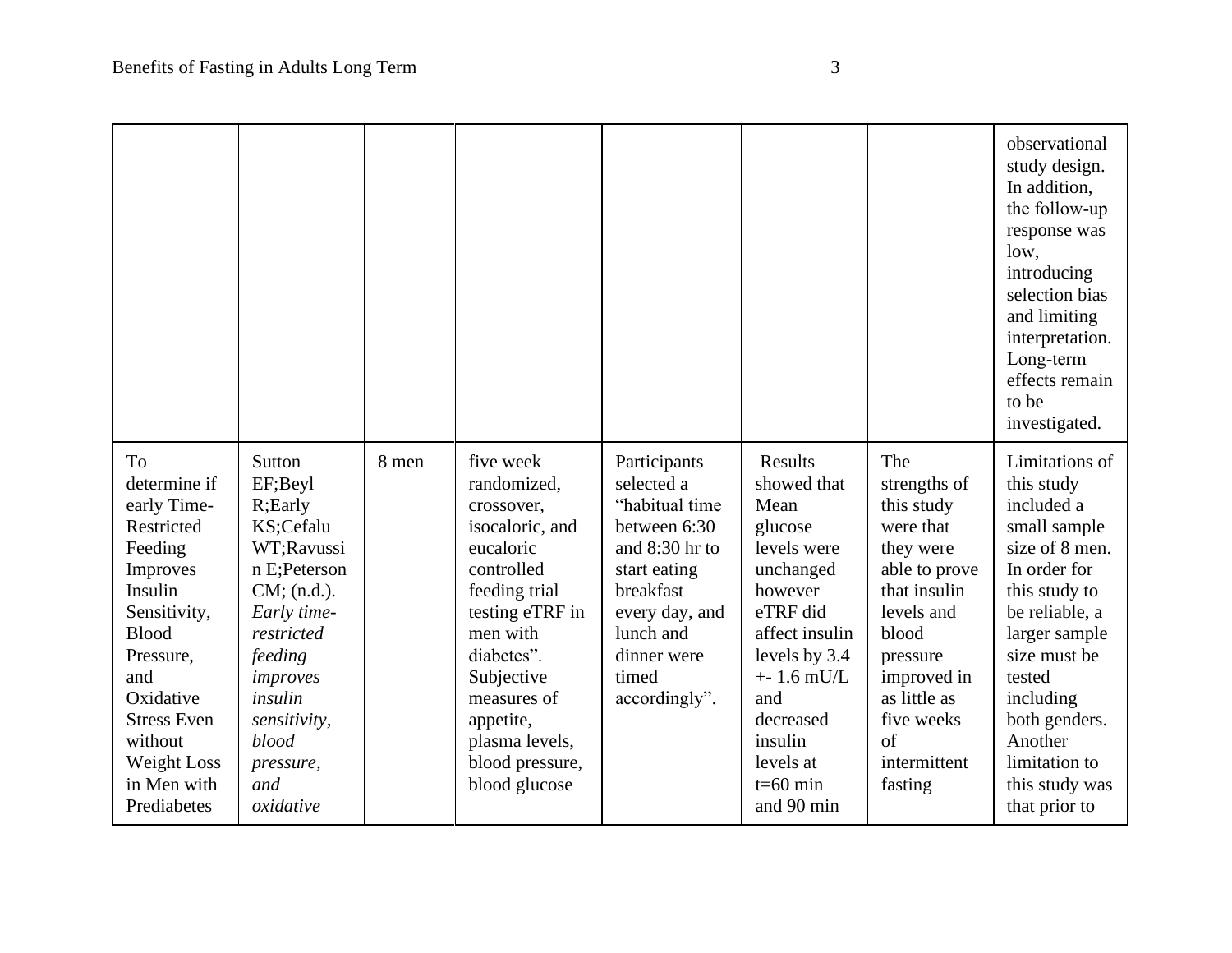|                                                                                       | stress even<br>without<br>weight loss<br>in men with<br>Prediabetes.<br>Cell<br>metabolism.<br>Retrieved<br>November<br>21, 2021,<br>from<br>https://pubm<br>ed.ncbi.nlm.<br>nih.gov/2975<br>$4952/$ . |    |                                                                                                        |                                                                    | post-load"<br>(Sutton EF,<br>Beyl R,<br>Early KS,<br>Cefalu Wt.<br>Ratuvissin E<br>and Peterson<br>2018). The<br>study also<br>found that "5<br>weeks of<br>eTRF<br>lowered<br>morning<br>levels of<br>systolic and<br>diastolic<br>blood<br>pressure by<br>$11 + - 4$<br>$mmbg$ ( $p$ -<br>$0.03$ ) and 10<br>$+ - 4$ mmhg<br>$(P = 0.03)$ . |                                                                                         | testing they<br>did not match<br>the fasting<br>duration<br>which "may<br>have<br>underestimate<br>d the<br>improvements<br>in insulin<br>sensitivity<br>and also<br>likely<br>explains the<br>increase in<br>triglycerides<br>and total<br>cholesterol |
|---------------------------------------------------------------------------------------|--------------------------------------------------------------------------------------------------------------------------------------------------------------------------------------------------------|----|--------------------------------------------------------------------------------------------------------|--------------------------------------------------------------------|-----------------------------------------------------------------------------------------------------------------------------------------------------------------------------------------------------------------------------------------------------------------------------------------------------------------------------------------------|-----------------------------------------------------------------------------------------|---------------------------------------------------------------------------------------------------------------------------------------------------------------------------------------------------------------------------------------------------------|
| To examine<br>whether the<br>combination<br>of alternate<br>day fasting<br>(ADF) plus | Bhutani, S,<br>Klempel,<br>MC,<br>Kroeger,<br>CM et al.<br>(2013)                                                                                                                                      | 64 | Obese subjects<br>$(n = 64)$ were<br>randomized to<br>1 of 4 groups<br>for 12 weeks:<br>1) combination | Quantitative,<br>blood<br>pressure,<br>weight, Lipid<br>parameters | Body weight<br>was reduced<br>(P < 0.05)<br>by $6 \pm 4$ kg,<br>$3 \pm 1$ kg, and<br>$1 \pm 0$ kg in                                                                                                                                                                                                                                          | Weight also<br>had to be<br>stable three<br>months prior<br>to the study.<br>No history | Limitations in<br>this study<br>include the<br>short trial<br>duration of 12<br>weeks.                                                                                                                                                                  |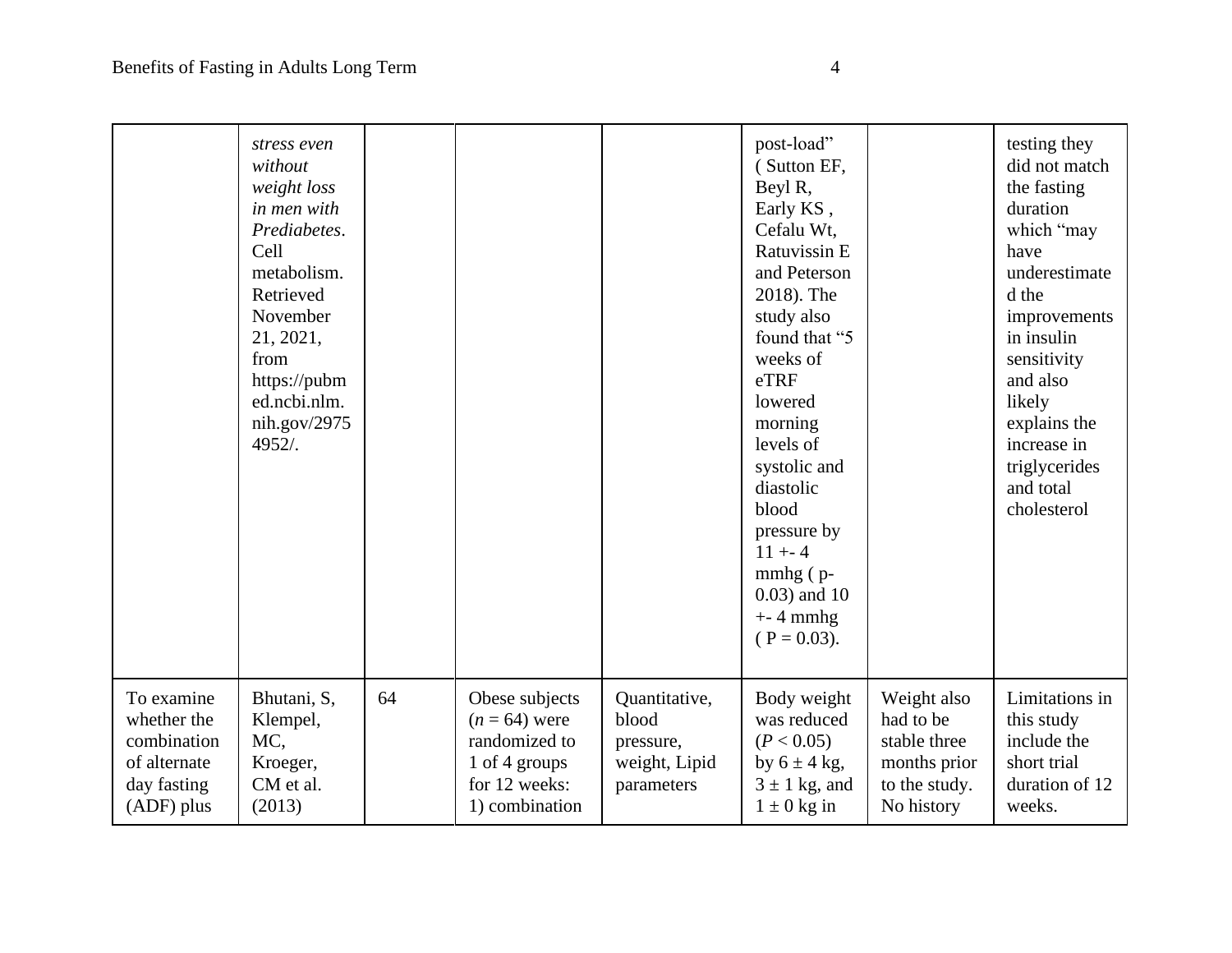| exercise<br>produces<br>superior<br>changes in<br>body<br>composition<br>and plasma<br>lipid levels<br>when<br>compared to<br>each<br>intervention<br>alone. | Alternate<br>day fasting<br>and<br>endurance<br>exercise<br>combine to<br>reduce body<br>weight and<br>favorably<br>alter plasma<br>lipids in<br>obese<br>humans.<br>Obesity 21,<br>1370-1379 | (ADF plus<br>endurance<br>exercise), 2)<br>ADF, 3)<br>exercise, or 4)<br>control. | the<br>combination,<br>ADF, and<br>exercise<br>groups,<br>respectively.<br>Fat mass and<br>waist<br>circumferenc<br>e decreased<br>(P < 0.001),<br>while lean<br>mass was<br>retained in<br>the<br>combination<br>group. Low-<br>density<br>lipoprotein<br>(LDL)<br>cholesterol<br>decreased<br>$(12 \pm 5\%, P)$<br>$< 0.05$ ) and<br>high-density<br>lipoprotein<br>(HDL)<br>cholesterol<br>increased<br>$(18 \pm 9\%, P)$<br>$< 0.05$ ) in | of<br>cardiovascul<br>ar disease<br>and<br>nondiabetic<br>participants<br>were<br>eligible.<br>Peri-<br>menopausal<br>women were<br>" excluded<br>from the<br>study and<br>the study<br>was<br>approved by<br>the Office<br>for the<br>Protection of<br>Research<br>Subjects at<br>University<br>of Illinois | Another<br>major<br>limitation<br>includes only<br>selecting<br>individuals<br>from<br>University of<br>Illinois. |
|--------------------------------------------------------------------------------------------------------------------------------------------------------------|-----------------------------------------------------------------------------------------------------------------------------------------------------------------------------------------------|-----------------------------------------------------------------------------------|-----------------------------------------------------------------------------------------------------------------------------------------------------------------------------------------------------------------------------------------------------------------------------------------------------------------------------------------------------------------------------------------------------------------------------------------------|--------------------------------------------------------------------------------------------------------------------------------------------------------------------------------------------------------------------------------------------------------------------------------------------------------------|-------------------------------------------------------------------------------------------------------------------|
|                                                                                                                                                              |                                                                                                                                                                                               |                                                                                   | the                                                                                                                                                                                                                                                                                                                                                                                                                                           |                                                                                                                                                                                                                                                                                                              |                                                                                                                   |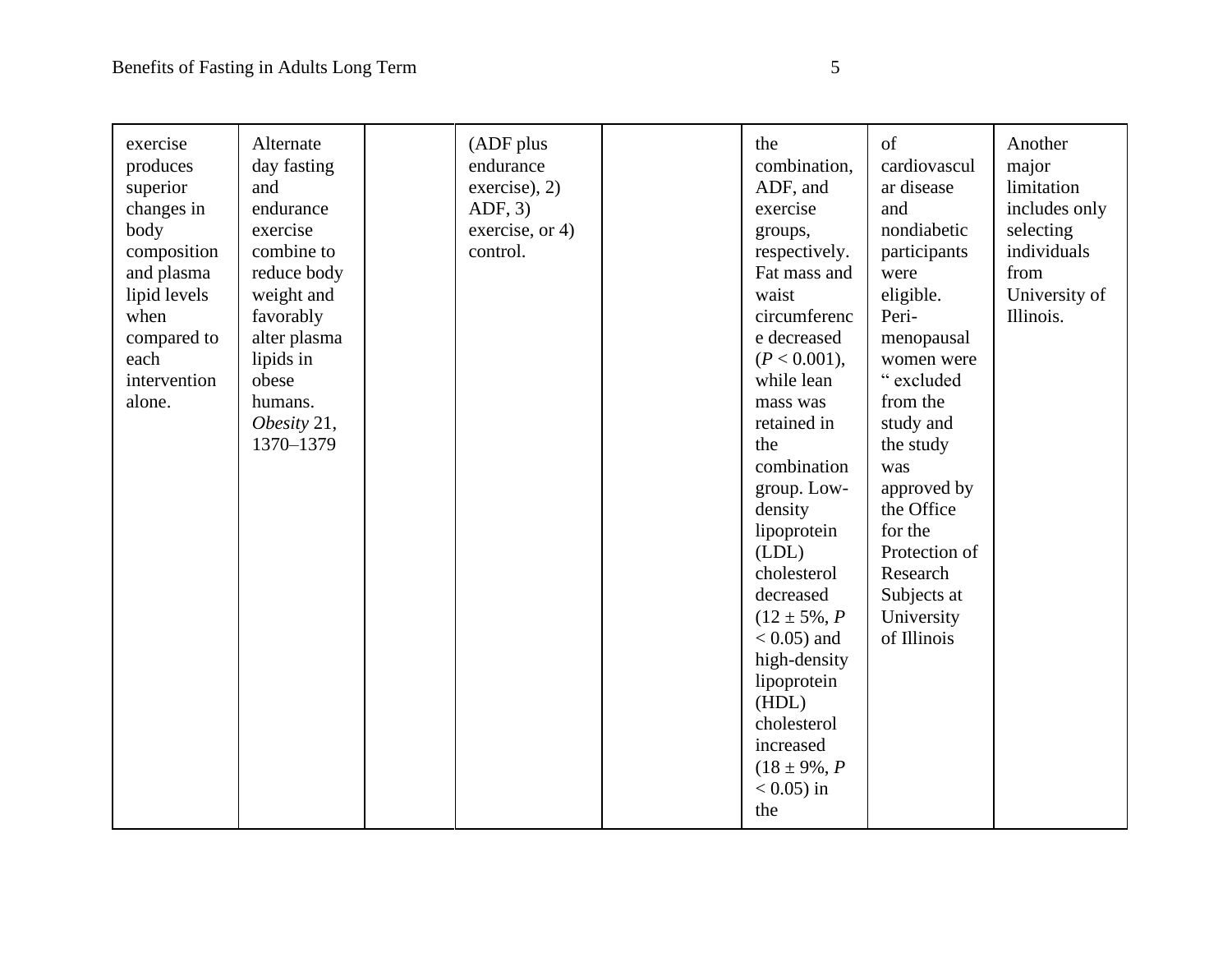|               |              |    |                   |               | combination<br>group only.<br>LDL particle<br>size<br>increased $(P)$<br>$< 0.001$ ) by<br>$4 \pm 1$ Å and<br>$5 \pm 1$ Å in<br>the<br>combination<br>and ADF<br>groups,<br>respectively.<br>The<br>proportion<br>of small<br><b>HDL</b><br>particles<br>decreased $(P$<br>$< 0.01$ ) in<br>the<br>combination<br>group only. |               |             |
|---------------|--------------|----|-------------------|---------------|-------------------------------------------------------------------------------------------------------------------------------------------------------------------------------------------------------------------------------------------------------------------------------------------------------------------------------|---------------|-------------|
| To assess     | Catenacci,   | 29 | Participant       | The study     | At week 8,                                                                                                                                                                                                                                                                                                                    | Results       | This was a  |
| effects of    | V. A., Pan,  |    | <b>BMI</b> ranged | design was an | total                                                                                                                                                                                                                                                                                                                         | suggest zero- | pilot study |
| modified      | Z.,          |    | from 30-52        | 8-week        | cholesterol,                                                                                                                                                                                                                                                                                                                  | calorie ADF   | primarily   |
| alternate-day | Ostendorf,   |    | kg/m2. CR and     | intervention, | HDL, and                                                                                                                                                                                                                                                                                                                      | is safe and   | aimed at    |
| fasting diet  | D., Brannon, |    | ADF were          | followed by   | <b>LDL</b>                                                                                                                                                                                                                                                                                                                    | tolerable,    | assessing   |
| on weight     | S.,          |    | similar in age,   | 24-weeks of   | decreased                                                                                                                                                                                                                                                                                                                     | and is        | safety and  |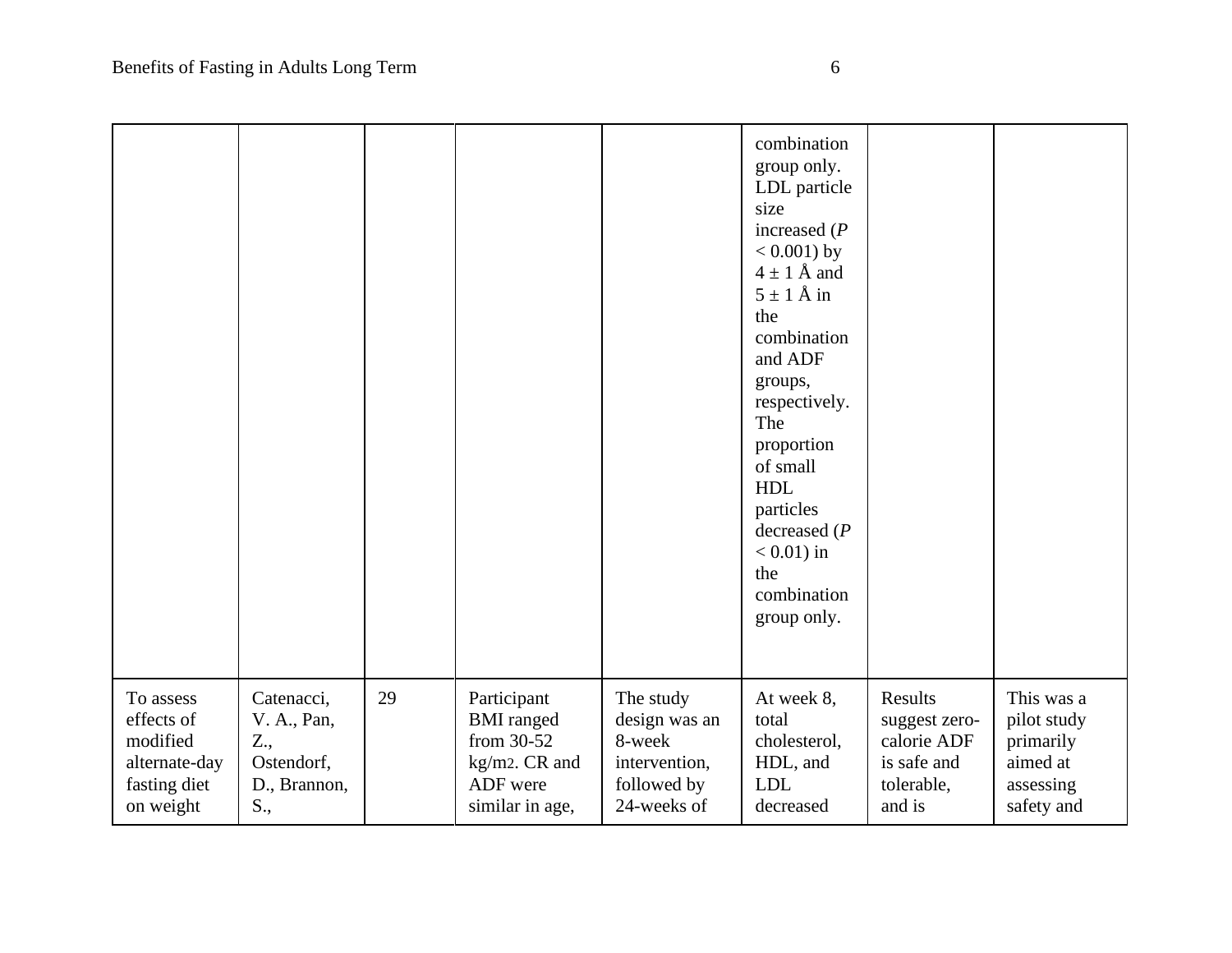| loss and<br>CAD risk<br>factors in<br>overweight<br>and obese<br>women | Gozansky,<br>W. S.,<br>Mattson, M.<br>P., Martin,<br>B.,<br>MacLean, P.<br>S.,<br>Melanson, E.<br>L., $&$ Troy<br>Donahoo,<br>W. (2016,<br>September).<br>$\overline{A}$<br>randomized<br>pilot study<br>comparing<br>zero-calorie<br>alternate-<br>day fasting<br>to daily<br>caloric<br>restriction in<br>adults with<br>obesity.<br>Obesity<br>(Silver<br>Spring,<br>Md.). | sex, and<br>ethnic/racial<br>distributions.<br>At baseline,<br>mean±SD body<br>weight (CR<br>$114.0 \pm 20.0$ kg,<br>ADF 94.7±10.6<br>$kg$ , p<0.01),<br>FM, trunk FM,<br>fasting insulin,<br>and RMR were<br>significantly<br>greater in CR<br>than ADF. | unsupervised<br>follow-up to<br>assess risk for<br>weight regain<br>after<br>completion of<br>the<br>intervention.<br>Participants in<br>both groups<br>were admitted<br>to the CTRC<br>during the first<br>week of the<br>intervention to<br>monitor<br>safety; the<br>subsequent 7<br>weeks were<br>performed as<br>an outpatient<br>intervention.<br>Participants<br>were asked to<br>maintain their<br>usual level of<br>physical<br>activity (PA) | significantly<br>in both<br>groups and<br>triglycerides<br>decreased<br>significantly<br>in ADF;<br>however<br>there were<br>no between-<br>group<br>differences<br>in any lipid<br>parameter<br>changes.<br>Fasting<br>glucose<br>decreased<br>significantly<br>at week 8 in<br>ADF;<br>however,<br>there were<br>no other<br>within- or<br>between-<br>group<br>differences | equivalent to<br>moderate<br>$CR$ in<br>producing<br>short-term<br>weight loss<br>and<br>improving<br>body<br>composition<br>and<br>metabolic<br>parameters. | tolerability,<br>and the small<br>sample size<br>may explain<br>the lack of<br>statistical<br>significance<br>in some<br>outcomes<br>between<br>groups. For<br>example,<br>effect sizes<br>for between-<br>group<br>differences in<br>changes in<br>weight at<br>weeks 8 and<br>32 are small<br>$(-0.35$ and -<br>0.12,<br>respectively),<br>confirming<br>we would<br>need a larger<br>sample size to<br>observe a |
|------------------------------------------------------------------------|-------------------------------------------------------------------------------------------------------------------------------------------------------------------------------------------------------------------------------------------------------------------------------------------------------------------------------------------------------------------------------|-----------------------------------------------------------------------------------------------------------------------------------------------------------------------------------------------------------------------------------------------------------|--------------------------------------------------------------------------------------------------------------------------------------------------------------------------------------------------------------------------------------------------------------------------------------------------------------------------------------------------------------------------------------------------------------------------------------------------------|-------------------------------------------------------------------------------------------------------------------------------------------------------------------------------------------------------------------------------------------------------------------------------------------------------------------------------------------------------------------------------|--------------------------------------------------------------------------------------------------------------------------------------------------------------|---------------------------------------------------------------------------------------------------------------------------------------------------------------------------------------------------------------------------------------------------------------------------------------------------------------------------------------------------------------------------------------------------------------------|
|                                                                        |                                                                                                                                                                                                                                                                                                                                                                               |                                                                                                                                                                                                                                                           |                                                                                                                                                                                                                                                                                                                                                                                                                                                        |                                                                                                                                                                                                                                                                                                                                                                               |                                                                                                                                                              |                                                                                                                                                                                                                                                                                                                                                                                                                     |
|                                                                        |                                                                                                                                                                                                                                                                                                                                                                               |                                                                                                                                                                                                                                                           |                                                                                                                                                                                                                                                                                                                                                                                                                                                        |                                                                                                                                                                                                                                                                                                                                                                               |                                                                                                                                                              |                                                                                                                                                                                                                                                                                                                                                                                                                     |
|                                                                        | Retrieved<br>November                                                                                                                                                                                                                                                                                                                                                         |                                                                                                                                                                                                                                                           | during the 8-<br>week                                                                                                                                                                                                                                                                                                                                                                                                                                  | in changes in<br>fasting                                                                                                                                                                                                                                                                                                                                                      |                                                                                                                                                              | significant<br>between-                                                                                                                                                                                                                                                                                                                                                                                             |
|                                                                        | 21, 2021,                                                                                                                                                                                                                                                                                                                                                                     |                                                                                                                                                                                                                                                           | intervention.                                                                                                                                                                                                                                                                                                                                                                                                                                          | insulin,                                                                                                                                                                                                                                                                                                                                                                      |                                                                                                                                                              | group                                                                                                                                                                                                                                                                                                                                                                                                               |
|                                                                        | from                                                                                                                                                                                                                                                                                                                                                                          |                                                                                                                                                                                                                                                           | Upon                                                                                                                                                                                                                                                                                                                                                                                                                                                   | glucose, or                                                                                                                                                                                                                                                                                                                                                                   |                                                                                                                                                              | difference.                                                                                                                                                                                                                                                                                                                                                                                                         |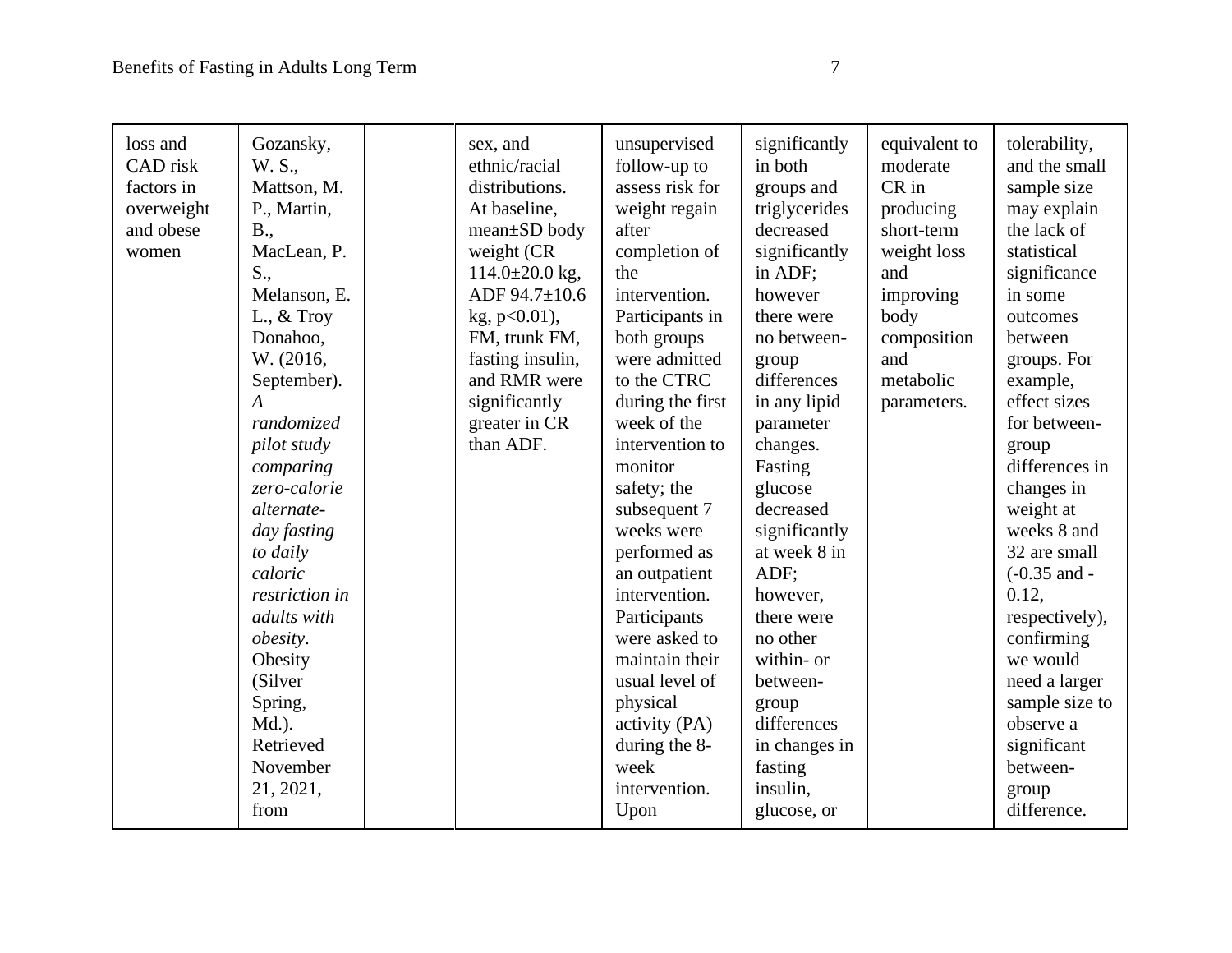|             | https://www.<br>ncbi.nlm.nih.<br>gov/pmc/arti<br>cles/PMC50<br>42570/#: $\sim$ :te<br>$xt = A\% 20$ ran<br>domized%20<br>pilot%20stu<br>$dy\%20comp$<br>aring%20zer<br>$O-$<br>calorie%20al<br>ternate-<br>day%20fasti<br>ng, Martin%2<br>C9Paul%20<br>S.%20MacL<br>ean%2C1%2<br>C2Edward%<br>20L.%20Mel<br>anson%2C1<br>%2C10and%<br>20William%<br>20Troy%20<br>Donahoo1%<br>2C6. |    |             | completion of<br>the 8-week<br>intervention,<br>participants<br>received<br>standardized<br>weight<br>maintenance<br>advice<br>(maintain a<br>low-fat diet,<br>increase PA)<br>but were free<br>to choose<br>whether to<br>continue their<br>respective<br>dietary<br>intervention<br>strategies (CR<br>or ADF).<br>Participants<br>had no contact<br>with study<br>staff during<br>the follow-up<br>period and<br>dietary<br>adherence was<br>not assessed. | Si at week 8<br>or week 32. |              | Randomizatio<br>n was<br>stratified by<br>sex only and<br>resulted in a<br>significantly<br>higher mean<br>baseline body<br>weight in CR.<br>Because of<br>the small<br>number of<br>males $(n=3)$<br>per group),<br>we could not<br>determine if<br>there were<br>any sex<br>effects. |
|-------------|------------------------------------------------------------------------------------------------------------------------------------------------------------------------------------------------------------------------------------------------------------------------------------------------------------------------------------------------------------------------------------|----|-------------|--------------------------------------------------------------------------------------------------------------------------------------------------------------------------------------------------------------------------------------------------------------------------------------------------------------------------------------------------------------------------------------------------------------------------------------------------------------|-----------------------------|--------------|----------------------------------------------------------------------------------------------------------------------------------------------------------------------------------------------------------------------------------------------------------------------------------------|
| To evaluate | Catenacci,                                                                                                                                                                                                                                                                                                                                                                         | 26 | Adults with | Quantitative,                                                                                                                                                                                                                                                                                                                                                                                                                                                | No adverse                  | Strengths of | This was a                                                                                                                                                                                                                                                                             |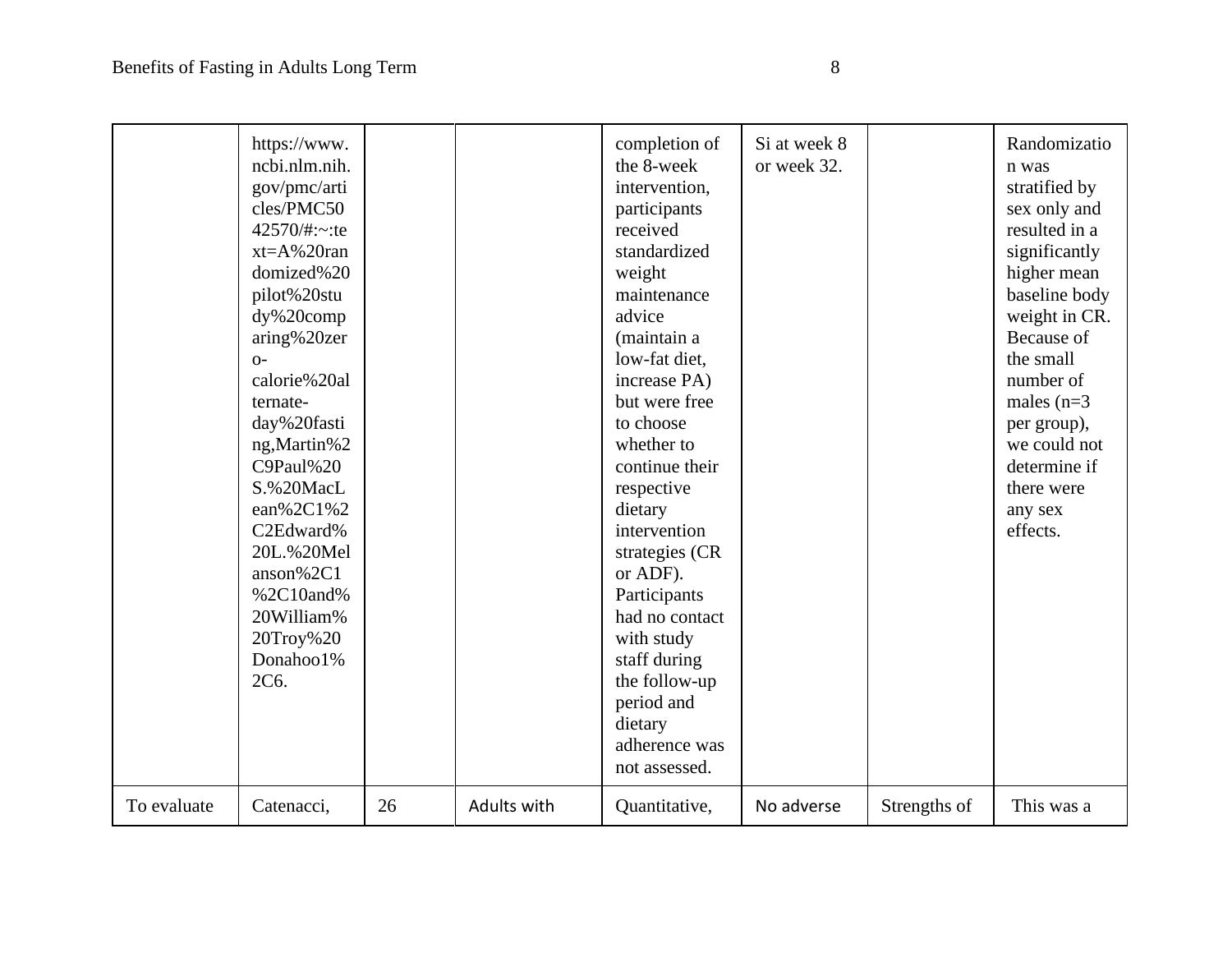| the safety<br>and<br>tolerability<br>of alternate-<br>day fasting<br>(ADF) and<br>to compare<br>changes in<br>weight, body<br>composition,<br>lipids, and<br>insulin<br>sensitivity<br>index $(Si)$<br>with those<br>produced by<br>a standard<br>weight loss<br>diet,<br>moderate<br>daily caloric<br>restriction<br>$(CR)$ . | V, Pan, Z,<br>Ostendorf, D<br>et al. (2016)<br>$\mathbf{A}$<br>randomized<br>pilot study<br>comparing<br>zero-calorie<br>alternate-day<br>fasting to<br>daily caloric<br>restriction in<br>adults with<br>obesity.<br>Obesity 24,<br>1874-1883 | obesity (BMI<br>$\geq$ 30 kg/m2, age<br>18-55) were<br>randomized to<br>either zero-<br>calorie ADF<br>$(n = 14)$ or CR<br>(-400 kcal/day,<br>$n = 12$ ) for 8<br>weeks.<br>Outcomes were<br>measured at the<br>end of the 8-<br>week<br>intervention<br>and after 24<br>weeks of<br>unsupervised<br>follow-up. | The study<br>design was an<br>8-week<br>intervention,<br>followed by<br>24-weeks of<br>unsupervised<br>follow-up to<br>assess risk for<br>weight regain<br>after<br>completion of<br>the<br>intervention.<br>Participants in<br>both groups<br>were admitted<br>to the CTRC<br>during the first<br>week of the<br>intervention to<br>monitor<br>safety; the<br>subsequent 7<br>weeks were<br>performed as<br>an outpatient<br>intervention.<br>Participants<br>were asked to<br>maintain their | effects were<br>attributed to<br>ADF, and<br>93%<br>completed<br>the 8-week<br><b>ADF</b><br>protocol. At<br>8 weeks,<br><b>ADF</b><br>achieved a<br>376 kcal/day<br>greater<br>energy<br>deficit;<br>however,<br>there were<br>no<br>significant<br>between-<br>group<br>differences<br>in change in<br>weight<br>(mean $\pm$ SE;<br><b>ADF</b><br>$-8.2 \pm 0.9$<br>kg, CR<br>$-7.1 \pm 1.0$ | the current<br>study<br>include the<br>randomized<br>design,<br>measuremen<br>t of EI using<br>analysis of<br>returned<br>food, and<br>metabolic<br>measuremen<br>ts obtained<br>during a<br>controlled<br>inpatient<br>setting | pilot study<br>primarily<br>aimed at<br>assessing<br>safety and<br>tolerability,<br>and the small<br>sample size<br>may explain<br>the lack of<br>statistical<br>significance<br>in some<br>outcomes<br>between<br>groups |
|--------------------------------------------------------------------------------------------------------------------------------------------------------------------------------------------------------------------------------------------------------------------------------------------------------------------------------|------------------------------------------------------------------------------------------------------------------------------------------------------------------------------------------------------------------------------------------------|-----------------------------------------------------------------------------------------------------------------------------------------------------------------------------------------------------------------------------------------------------------------------------------------------------------------|------------------------------------------------------------------------------------------------------------------------------------------------------------------------------------------------------------------------------------------------------------------------------------------------------------------------------------------------------------------------------------------------------------------------------------------------------------------------------------------------|------------------------------------------------------------------------------------------------------------------------------------------------------------------------------------------------------------------------------------------------------------------------------------------------------------------------------------------------------------------------------------------------|---------------------------------------------------------------------------------------------------------------------------------------------------------------------------------------------------------------------------------|---------------------------------------------------------------------------------------------------------------------------------------------------------------------------------------------------------------------------|
|                                                                                                                                                                                                                                                                                                                                |                                                                                                                                                                                                                                                |                                                                                                                                                                                                                                                                                                                 | usual level of                                                                                                                                                                                                                                                                                                                                                                                                                                                                                 | kg), body                                                                                                                                                                                                                                                                                                                                                                                      |                                                                                                                                                                                                                                 |                                                                                                                                                                                                                           |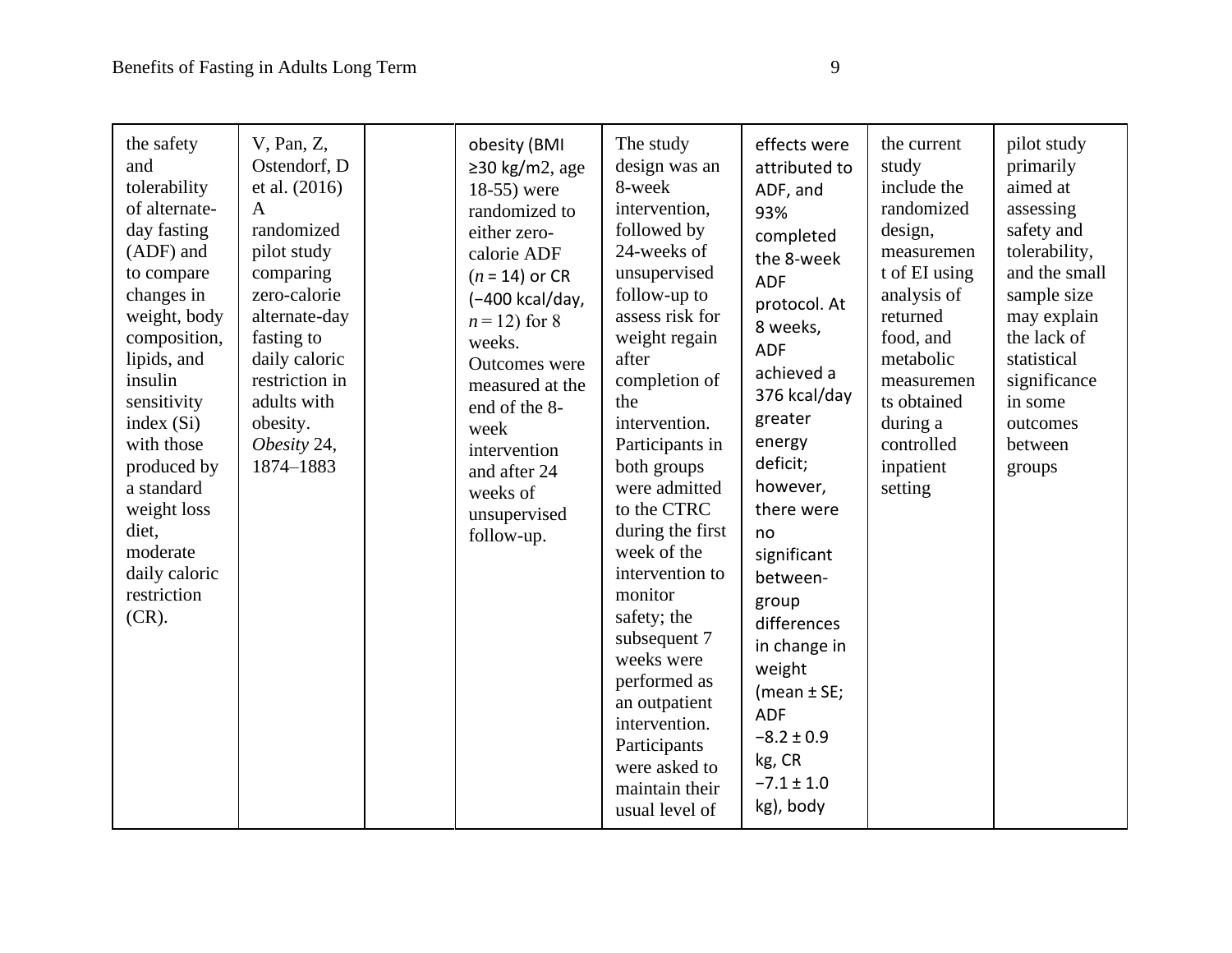|  |  |  | physical<br>activity (PA)<br>during the 8-<br>week<br>intervention.<br>Upon<br>completion of<br>the 8-week<br>intervention,<br>participants<br>received<br>standardized<br>weight<br>maintenance<br>advice<br>(maintain a<br>low-fat diet,<br>increase PA)<br>but were free<br>to choose<br>whether to<br>continue their<br>respective<br>dietary<br>intervention<br>strategies (CR<br>or ADF).<br>Participants<br>had no contact<br>with study<br>staff during<br>the follow-up | composition,<br>lipids, or Si.<br>After 24<br>weeks of<br>unsupervise<br>d follow-up,<br>there were<br>no<br>significant<br>differences<br>in weight<br>regain;<br>however,<br>changes<br>from<br>baseline in %<br>fat mass and<br>lean mass<br>were more<br>favorable in<br>ADF. |  |  |
|--|--|--|----------------------------------------------------------------------------------------------------------------------------------------------------------------------------------------------------------------------------------------------------------------------------------------------------------------------------------------------------------------------------------------------------------------------------------------------------------------------------------|-----------------------------------------------------------------------------------------------------------------------------------------------------------------------------------------------------------------------------------------------------------------------------------|--|--|
|--|--|--|----------------------------------------------------------------------------------------------------------------------------------------------------------------------------------------------------------------------------------------------------------------------------------------------------------------------------------------------------------------------------------------------------------------------------------------------------------------------------------|-----------------------------------------------------------------------------------------------------------------------------------------------------------------------------------------------------------------------------------------------------------------------------------|--|--|